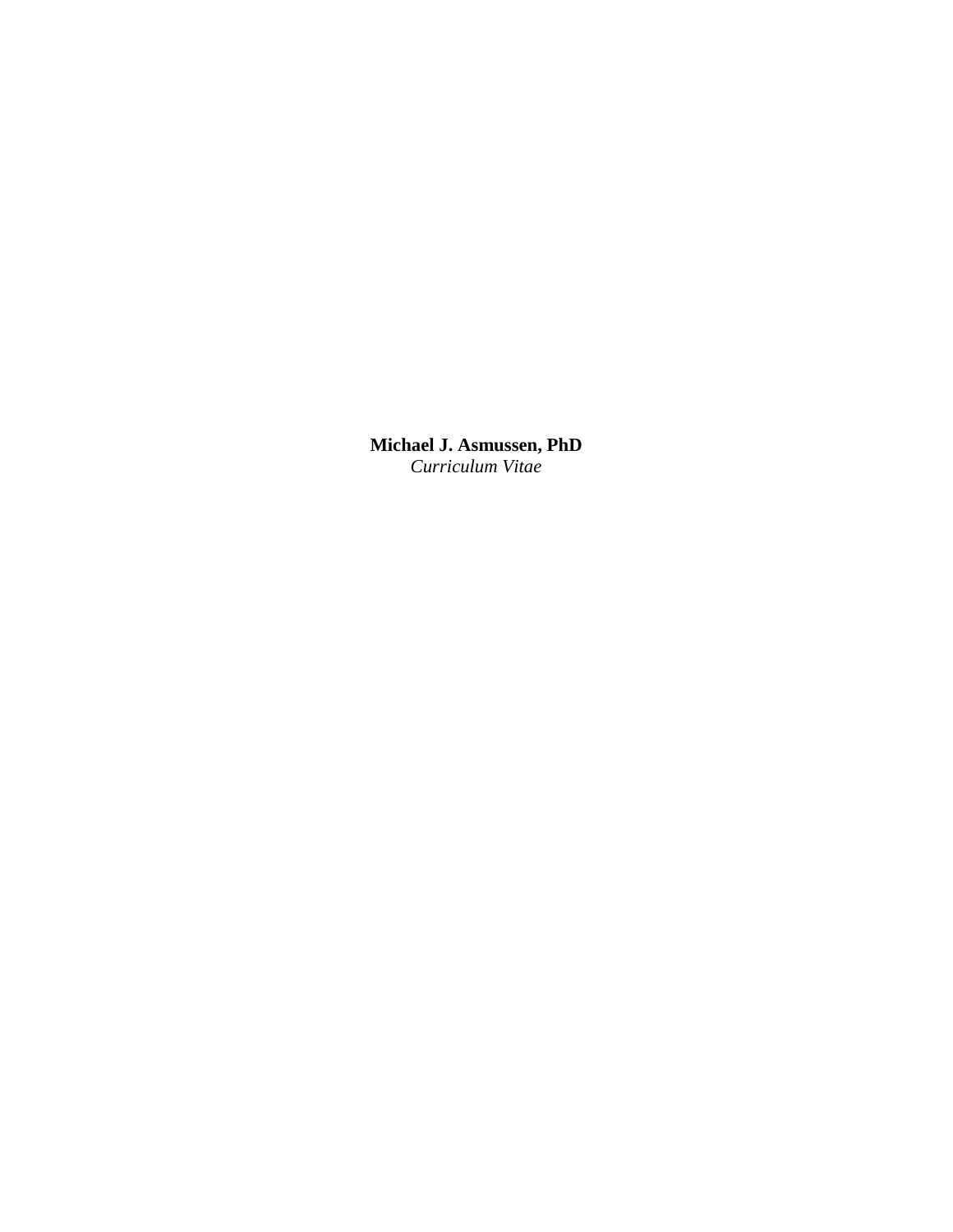# **Table of Contents**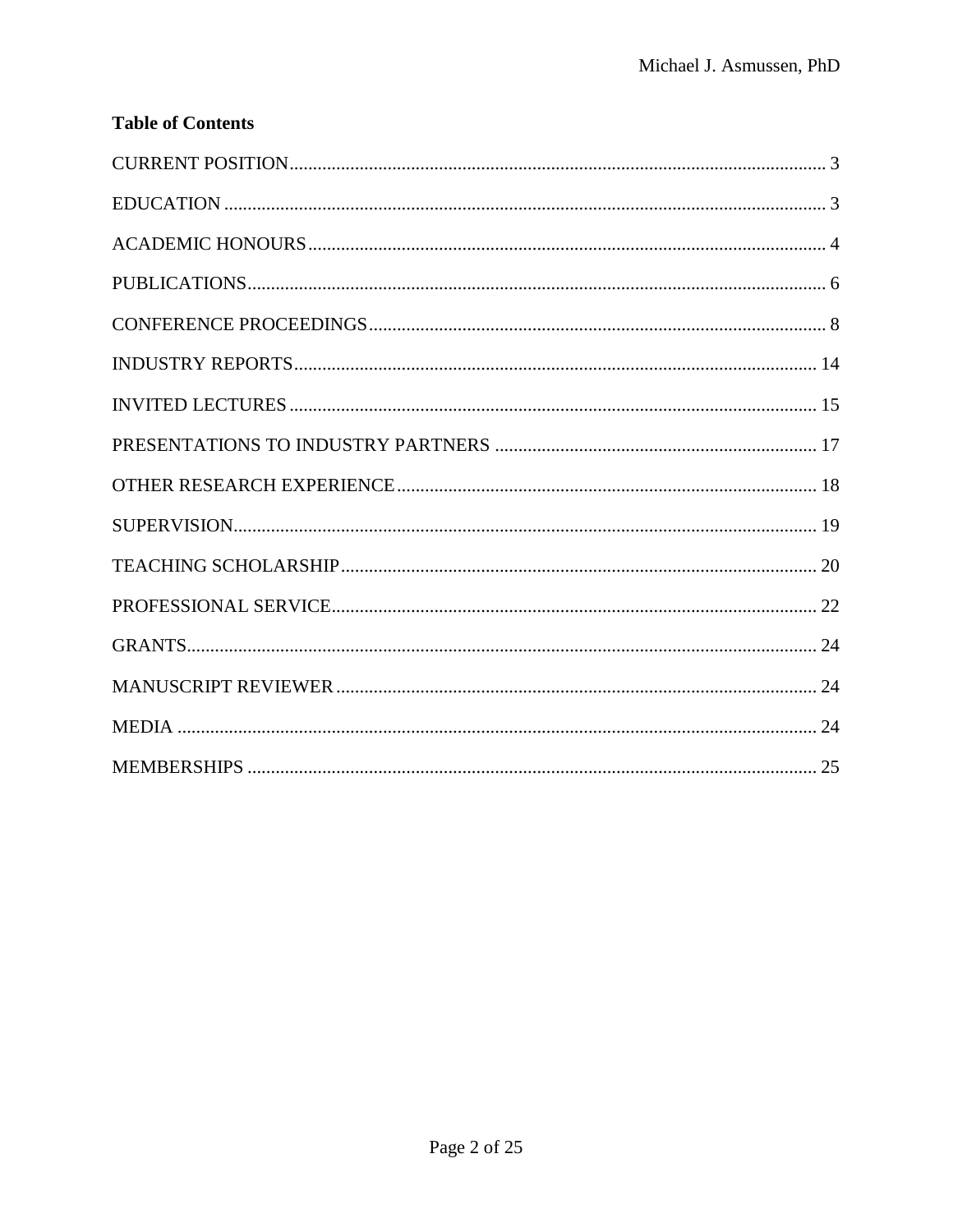### <span id="page-2-0"></span>**CURRENT POSITION**

2015-Present *Postdoctoral Fellow, University of Calgary, Calgary, Alberta, Canada*

 Supervisor: Dr. Benno Nigg, Professor Emeritus and Founder of the Human Performance Lab at University of Calgary

## <span id="page-2-1"></span>**EDUCATION**

| 2011-2015 | Doctor of Philosophy, McMaster University, Hamilton, Ontario                                                                                                                               |
|-----------|--------------------------------------------------------------------------------------------------------------------------------------------------------------------------------------------|
|           | Dissertation: Task-specific modulation of corticospinal excitability,<br>$\bullet$<br>supervised by Dr. Aimee Nelson, Canadian Research Chair in<br><b>Sensorimotor Control</b>            |
| 2009-2011 | Master of Science, Lakehead University, Thunder Bay, Ontario                                                                                                                               |
|           | Thesis: Biomechanical constraints on intra-limb coordination in<br>$\bullet$<br>children with and without Developmental Coordination Disorder<br>(DCD), supervised by Dr. Eryk Przysucha   |
| 2005-2009 | Honours Bachelor of Kinesiology, Lakehead University, Thunder Bay                                                                                                                          |
|           | Thesis: The effects of running specific isometric training exercises on<br>$\bullet$<br>running speed in children, supervised by Dr. Eryk Przysucha<br>Graduated with first class standing |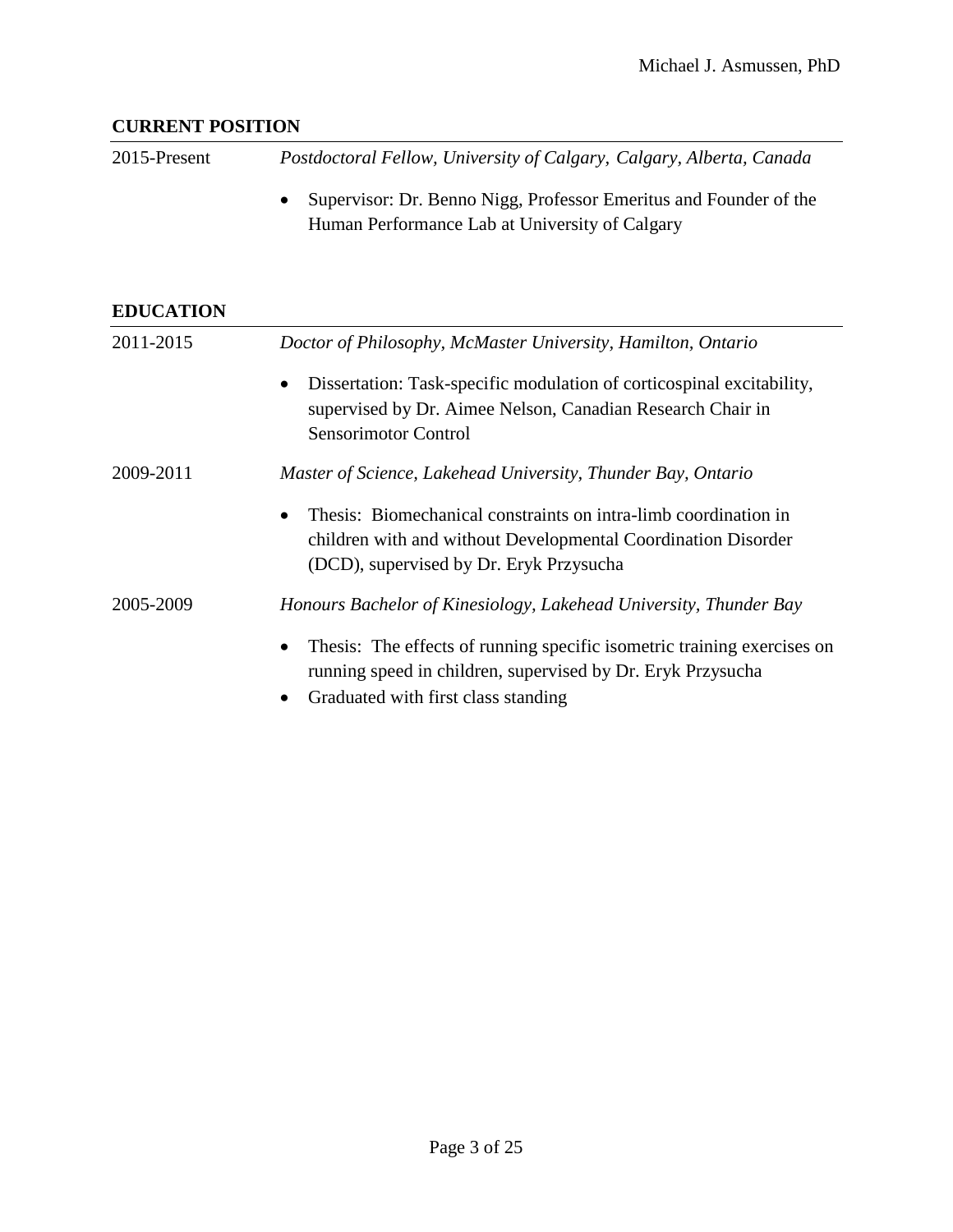## <span id="page-3-0"></span>**ACADEMIC HONOURS**

| 2018      | National Center for Simulation in Rehabilitation Research Visiting<br>Scholar at Stanford University |
|-----------|------------------------------------------------------------------------------------------------------|
|           | Amount: \$8000                                                                                       |
| 2017-2019 | Killam Postdoctoral Fellowship (Honourary)                                                           |
|           | Amount: \$106 000 over 2 years                                                                       |
| 2017-2020 | Alberta Innovates Health Solutions Postgraduate Fellowship                                           |
|           | Amount: \$165 000 over 3 years                                                                       |
| 2017-2019 | Natural Sciences and Engineering Research Council Postdoctoral<br>Fellowship                         |
|           | Amount: \$90 000 over 2 years                                                                        |
| 2014-2015 | Ontario Graduate Scholarship (OGS)                                                                   |
|           | Amount: \$15 000                                                                                     |
| 2013-2014 | Ontario Graduate Scholarship (OGS)                                                                   |
|           | Amount: \$15 000                                                                                     |
| 2011-2012 | Ontario Graduate Scholarship (OGS)                                                                   |
|           | Amount: \$15 000                                                                                     |
|           | University of Waterloo President's Graduate Scholarship                                              |
|           | Amount: \$10 000                                                                                     |
| 2010-2011 | Ontario Graduate Scholarship (OGS)                                                                   |
|           | Amount: \$15 000                                                                                     |
|           | Ontario Graduate Scholarship in Science and Technology (OGSST)                                       |
|           | Amount: \$5 000                                                                                      |
| 2009-2010 | Lakehead University Graduate Scholarship                                                             |
|           | Amount: \$1000                                                                                       |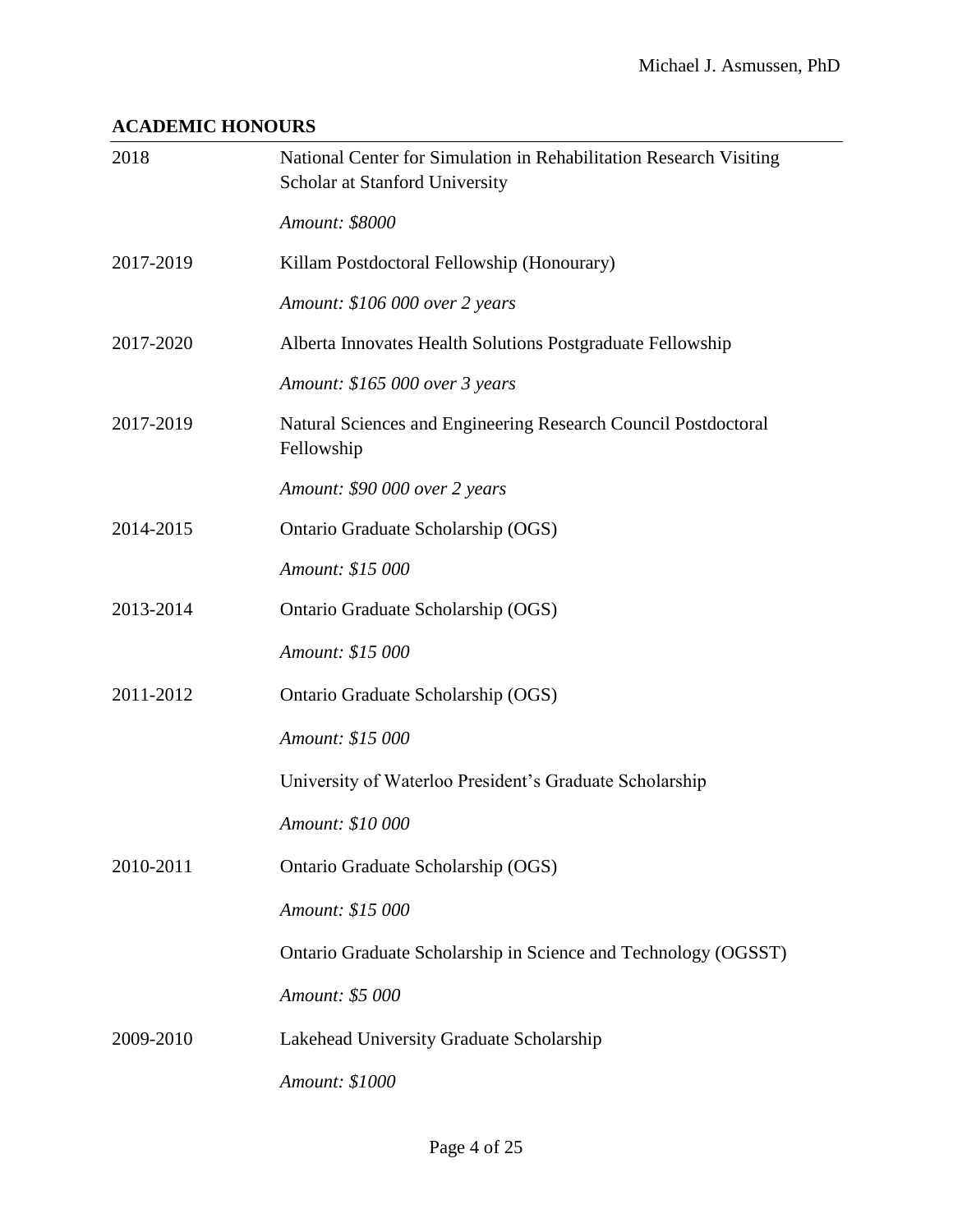|           | Lakehead University Special Graduate Award                     |
|-----------|----------------------------------------------------------------|
|           | Amount: \$1500                                                 |
| 2008-2009 | Dr. S Penny Petrone Career in Medicine Scholarship             |
|           | Amount: \$2500                                                 |
|           | Dr. John L Remus Kinesiology Scholarship                       |
|           | Amount: \$250                                                  |
|           | The Baziuk Family Sports Medicine Scholarship                  |
|           | Amount: \$400                                                  |
| 2009-2010 | Academic All Canadian, Track & Field and Cross Country Running |
| 2008-2009 | Academic All Canadian, Track & Field and Cross Country Running |
| 2007-2008 | Academic All Canadian, Track & Field and Cross Country Running |
| 2005-2006 | Academic All Canadian, Track & Field and Cross Country Running |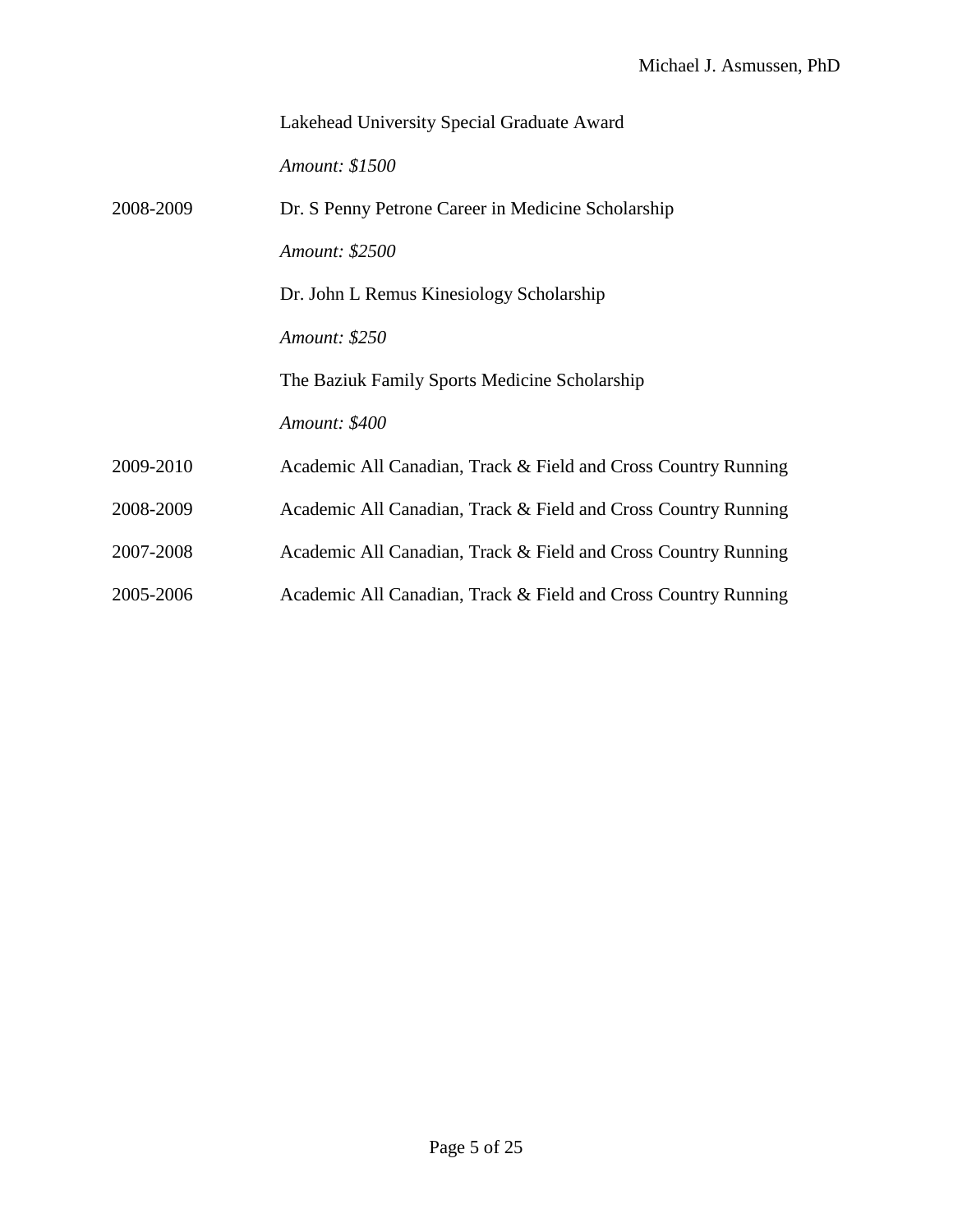## <span id="page-5-0"></span>**PUBLICATIONS (20)**

| 2018 | Asmussen MJ, Kaltenbach C, Federico S, Nigg BM. (submitted) "The<br>effect of different treadmills on impact forces." Journal of Biomechanics                                                                                                   |
|------|-------------------------------------------------------------------------------------------------------------------------------------------------------------------------------------------------------------------------------------------------|
|      | <b>Asmussen MJ, Fletcher JR, Kosa N, Nigg BM (in preparation)</b> "The<br>effects of cycling and running shoes on joint moments and gross<br>efficiency during cycling" Journal of Applied Biomechanics                                         |
|      | Mauracher ME, Asmussen MJ, Nigg SR, Omu O, Jarvis SE. (accepted)<br>"Reliability and Validity of a novel Dynamometer to Objectively Quantify<br>Force." Muscle & Nerve.                                                                         |
|      | Fletcher JR, Asmussen MJ, Nigg SR, Nigg BM. (submitted) "Does a less<br>torsionally stiff cycling shoe reduce knee moments and gross efficiency<br>during cycling?" Journal of Sport Sciences                                                   |
|      | Kaltenbach C, Asmussen MJ, Nigg SR, Nigg BM. (in preparation) "The<br>effects of different treadmills on muscle activation of lower leg muscles"<br>Submitting to Gait & Posture                                                                |
| 2017 | Asmussen MJ, von Tscharner V, Nigg BM. (in press) "Motor Unit Action<br>Potential Clustering - Theoretical Consideration for Muscle Activation<br>during a Motor Task." Frontiers in Human Neuroscience                                         |
| 2016 | Asmussen MJ, Bergel T, Bailey AB, Keir PJ, Potvin JR, Nelson AJ.<br>(2016). "Combining multiple data acquisition systems to study<br>corticospinal output and multi-segment biomechanics". Journal of<br>Visualized Experiments, 107.           |
|      | <b>Asmussen MJ</b> , Everett BJ, Armstrong DG (2016). "Assessing the<br>potential of insoles and sensory substitution for patients with diabetes".<br>Podiatry Today, 29, Issue 3.                                                              |
|      | Bailey AB, Asmussen MJ, Nelson AJ (2016). "Relationships between<br>median nerve afferent volley and neural activity within sensory and motor<br>cortices." Journal of Neurophysiology, 116, 637-644.                                           |
| 2015 | <b>Asmussen MJ</b> , Bailey AB, Nelson AJ (2015). "Cortical and corticospinal<br>output modulations during reaching movements with varying directions<br>and magnitudes of interaction torques". Neuroscience, 311, 268-283.                    |
| 2014 | <b>Asmussen MJ, Przysucha EP, Dounskaia N (2014). "Intersegmental</b><br>dynamics shape catching in typically developing children but not children<br>with developmental coordination disorder". Journal of Neurophysiology,<br>111, 1417-1428. |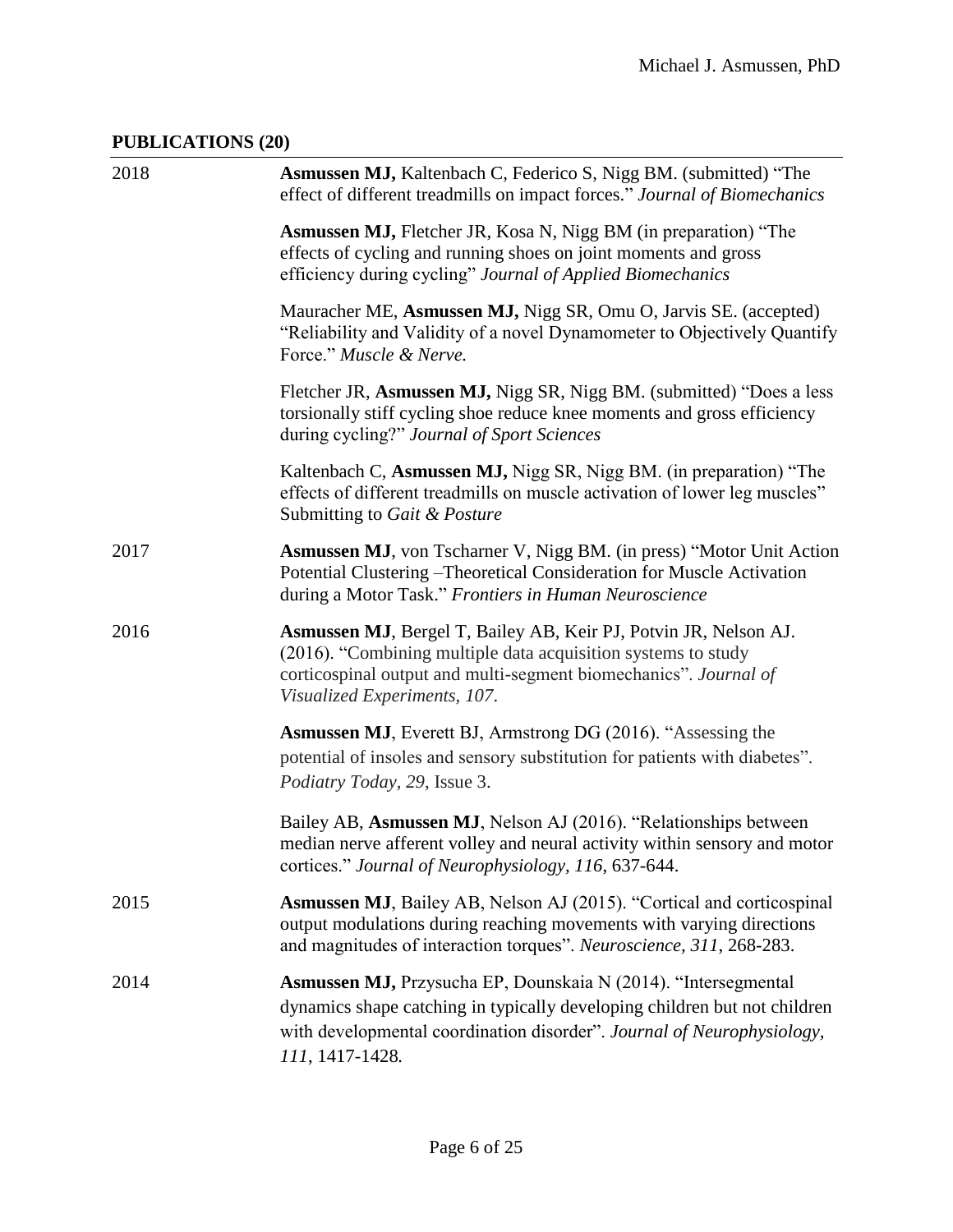|      | Asmussen MJ, Zapallow CM, Jacobs MF, Lee KGH, Tsang P, Nelson AJ<br>(2014). "Modulation of short-latency afferent inhibition prior to<br>movement depends on digit and task-relevance". PLOS ONE, 9, e104807.                           |
|------|-----------------------------------------------------------------------------------------------------------------------------------------------------------------------------------------------------------------------------------------|
|      | Asmussen MJ, Przysucha EP, Zerpa C (2014) "Intra-limb coordination in<br>children with and without developmental coordination disorder during<br>one-handed catching". Journal of Motor Behavior, 46, 445-453.                          |
|      | Jacobs MF, Tsang P, Lee KGH, Asmussen MJ, Zapallow CM, Nelson AJ<br>(2014). "30 Hz theta-burst stimulation over primary somatosensory cortex<br>modulates corticospinal output to the hand" Brain Stimulation, 7, 269-274.              |
|      | Tsang P, Jacobs MF, Lee KGH, Asmussen MJ, Zapallow CM, Nelson AJ<br>(2014). "Continuous theta-burst stimulation over primary somatosensory<br>cortex modulates short-latency afferent inhibition". Clinical<br>Neurophysiology.         |
| 2013 | Asmussen MJ, Jacobs MF, Lee KGH, Zapallow CM, Nelson AJ (2013).<br>"Short-latency afferent inhibition during finger movement". PLOS ONE,<br>8, e60496.                                                                                  |
|      | Lee KGH, Jacobs MF, Asmussen MJ, Zapallow CM, Tommerdahl M,<br>Nelson AJ (2013). "Continuous theta-burst stimulation modulates tactile<br>synchronization". BMC Neuroscience, 14, 89.                                                   |
|      | Zapallow CM, Jacobs MF, Lee KG, Asmussen MJ, Tsang P, Nelson AJ<br>(2013). "Continuous theta-burst stimulation over the primary<br>somatosensory cortex modulates inter-hemispheric inhibition"<br>Neuroreport, 24, 394-398.            |
| 2012 | Zapallow CM, Asmussen MJ, Bolton DA, Lee KG, Jacobs MF, Nelson<br>AJ (2012). "Theta burst repetitive transcranial magnetic stimulation<br>attenuates somatosensory evoked potential from the lower limb". BMC<br>Neuroscience, 13, 133. |
|      | Jacobs MF, Zapallow CM, Tsang P, Lee KG, Asmussen MJ, Nelson AJ<br>(2012). "Somatosensory cortex influences corticospinal excitability in<br>humans". Neuroreport, 23, 927-931.                                                         |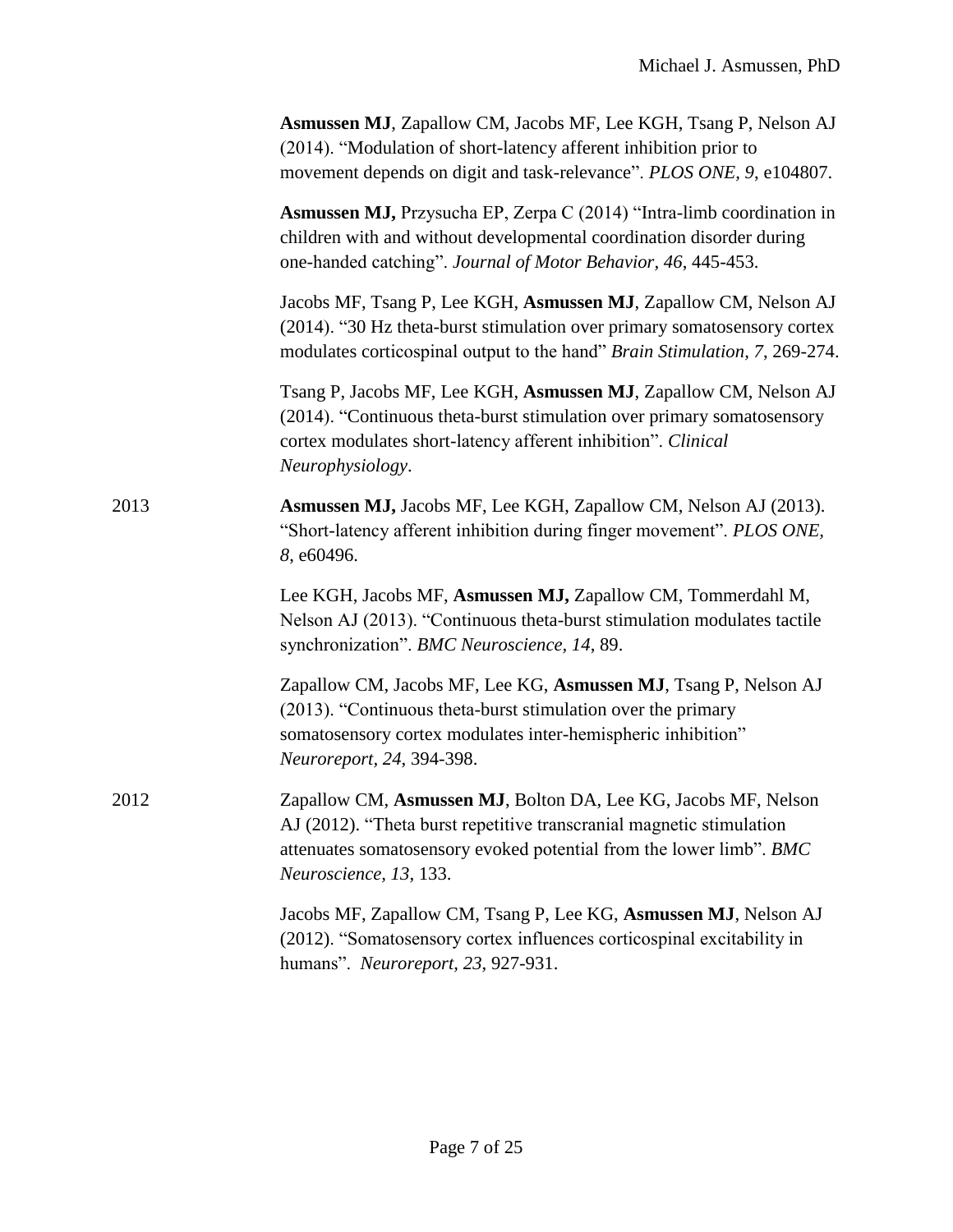## <span id="page-7-0"></span>**CONFERENCE PROCEEDINGS (41)**

| 2017 | <b>Asmussen MJ</b> , Fletcher JR, Nigg SR, Nigg BM. "Does a less torsionally<br>stiff shoe reduce knee moments during cycling.", Footwear Biomechanics<br>Group, Gold Coast, Australia, July 2017 (oral presentation; winner of the<br>Under Armour Award for Sport & Performance)               |
|------|--------------------------------------------------------------------------------------------------------------------------------------------------------------------------------------------------------------------------------------------------------------------------------------------------|
|      | <b>Asmussen MJ</b> , von Tscharner V, Nigg BM. "New Insights to Using the<br>EMG Power Spectrum to Assess Firing Patterns During Muscle Fatigue.",<br>International Society of Biomechanics, Brisbane, Australia, July 2017<br>(oral presentation)                                               |
|      | Dounskaia N, Asmussen MJ. "Is Circle Drawing a Good Predictor of<br>Hand Dominance?", Society for Neuroscience, Washington, USA,<br>November 2017 (poster presentation)                                                                                                                          |
| 2016 | Asmussen MJ, von Tscharner V, Nigg BM. "Motor Unit Action Potential<br>Clustering.", International Society of Electrophysiology and Kinesiology,<br>Chicago, USA, July 2016 (oral presentation)                                                                                                  |
|      | <b>Asmussen MJ.</b> "Super Humans: A Neural Strategy for High<br>Performance", Postdoctoral Fellow Association Research Day, University<br>of Alberta, Edmonton, Canada                                                                                                                          |
| 2014 | Asmussen MJ, Przysucha EP, Dounskaia N. "Inter-segmental dynamics<br>shape joint coordination during catching in typically developing children<br>but not in children with Developmental Coordination Disorder", World<br>Congress of Biomechanics, Boston, USA, July 2014 (poster presentation) |
| 2013 | Asmussen MJ, Zapallow CM, Jacobs MF, Lee KGH, Tsang P, Nelson<br>AJ. "Changes in short-latency afferent inhibition during movement<br>preparation", Canadian Association for Neuroscience, Toronto, Canada,<br>May 2013 (poster presentation)                                                    |
|      | Asmussen MJ, Zapallow CM, Jacobs MF, Lee KGH, Tsang, Nelson AJ.<br>"Non-selective change in short latency afferent inhibition during<br>movement preparation", Progress in Motor Control, Montreal, Canada,<br>July 2013 (poster presentation)                                                   |
|      | <b>Asmussen MJ</b> , Przysucha EP, Dounskaia N. "The dominant role of arm's<br>dynamics in the solution of kinematic redundancy during catching<br>provides insight into Developmental Coordination Disorder (DCD)",                                                                             |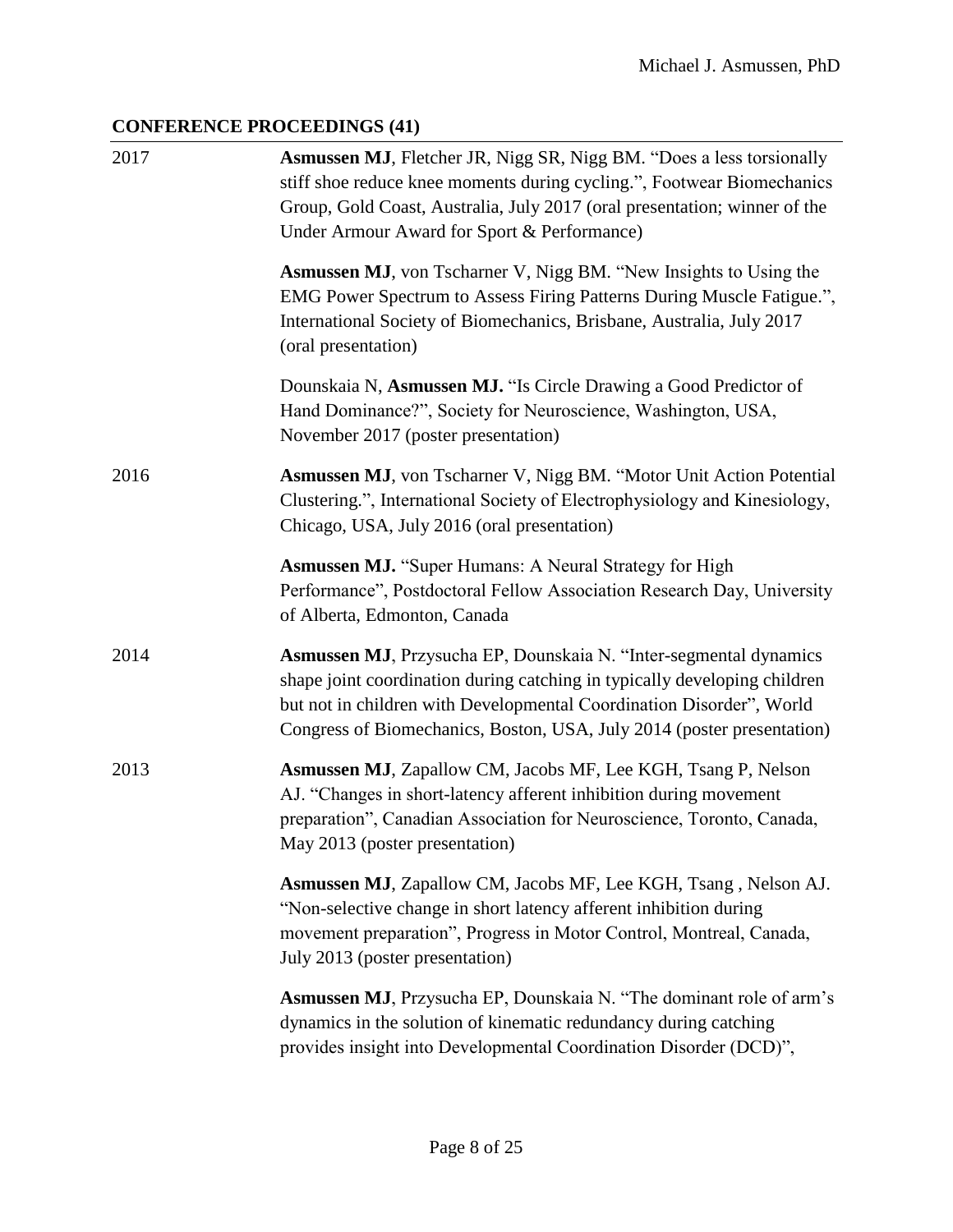Progress in Motor Control, Montreal, Canada, July 2013 (poster presentation)

**Asmussen MJ**, Przysucha EP, Dounskaia N. "The role of inter-segmental dynamics during catching in typically developing children and children with Developmental Coordination Disorder", Translational and Computational Motor Control Conference, San Diego, USA, November 2013 (poster presentation, peer-reviewed and selected as top 10 posters)

**Asmussen MJ**, Zapallow CM, Jacobs MF, Lee KGH, Tsang P, Nelson AJ. "Task and Muscle specific effects of short-latency afferent inhibition", Society for Neuroscience, San Diego, USA, November 2013 (poster presentation)

Zapallow CM, **Asmussen MJ**, Tsang P, Jacobs MF, Lee KGH, Nelson AJ. "Influence of primary somatosensory cortex on interhemispheric inhibition", Southern Ontario Neuroscience Association, Waterloo, Canada, May 2013 (poster presentation)

Zapallow CM, **Asmussen MJ,** Tsang P, Jacobs MF, Lee KGH, Nelson AJ. "Influence of primary somatosensory cortex on interhemispheric inhibition", Canadian Association for Neuroscience, Toronto, Canada, May 2013 (poster presentation)

Dounskaia N, **Asmussen MJ,** Przysucha EP. "Intersegmental dynamics shape control of catching movement in typically developing children but not in children with Developmental Coordination Disorder", Society for Neuroscience, San Diego, USA, November 2013 (poster presentation)

Jacobs MF, Tsang P, Lee KGH, **Asmussen MJ**, Zapallow CM, Nelson AJ. "Effect of 30 Hz continuous theta-burst stimulation on hand motor circuitry when applied over the primary somatosensory cortex", Southern Ontario Motor Behaviour Symposium, Toronto, Canada, May 2013 (oral presentation)

Jacobs MF, Tsang P, Lee KGH, **Asmussen MJ**, Zapallow CM, Nelson AJ. "Effect of 30 Hz continuous theta-burst stimulation on intracortical circuitry of the primary motor cortex in humans", Southern Ontario Neuroscience Association, Waterloo, Canada, May 2013 (poster presentation)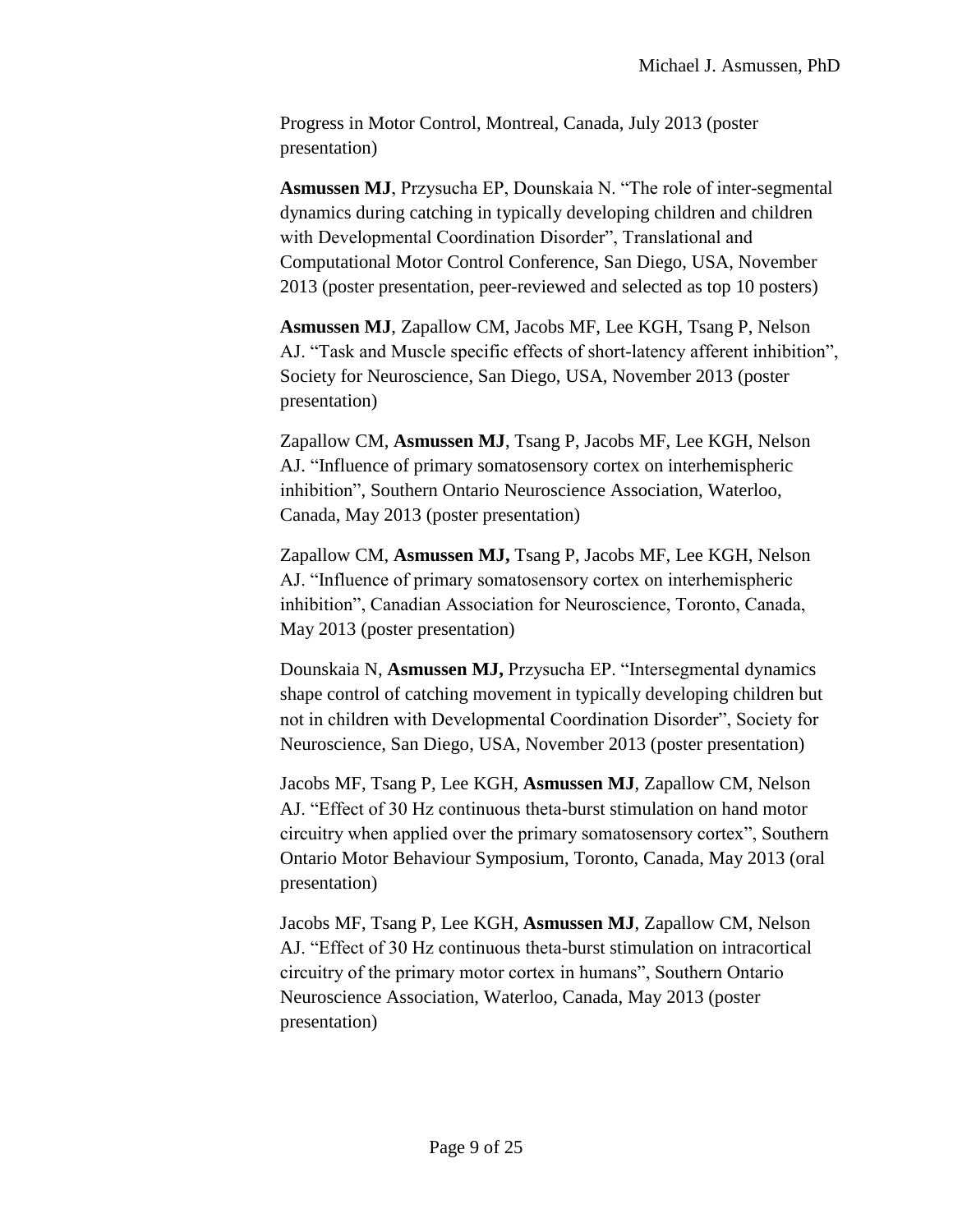| Jacobs MF, Tsang P, Lee KGH, Asmussen MJ, Zapallow CM, Nelson         |
|-----------------------------------------------------------------------|
| AJ. "The effects of 30 Hz continuous theta-burst stimulation on human |
| primary somatosensory cortex", Canadian Association for Neuroscience, |
| Toronto, Canada, May 2013 (poster presentation)                       |

Jacobs MF, Tsang P, Lee KGH, **Asmussen MJ**, Zapallow CM, Nelson AJ. "The influence of primary somatosensory cortex on hand motor circuitry", Exercise and Neuroscience Group, Oshawa, Canada, June 2013 (oral presentation)

Tsang P, Jacobs MF, Lee KGH, **Asmussen MJ**, Zapallow CM, Nelson AJ. "Effects of 30 Hz continuous theta burst stimulation over primary somatosensory cortex on short latency afferent inhibition", Society for Neuroscience, San Diego, USA, November 2013 (poster presentation)

Lee KGH, Tsang P, Jacobs MF, Zapallow CM, **Asmussen MJ**, Nelson AJ "The investigation of 30 Hz continuous theta-burst stimulation over the primary somatosensory cortex on tactile perception", Canadian Association for Neuroscience, Toronto Canada, May 2013 (poster presentation)

Tsang P, Jacobs MF, Lee KGH, Zapallow CM, **Asmussen MJ**, Nelson AJ "Investigating the effects of modified 30Hz cTBS applied over primary somatosensory cortex (SI)", Southern Ontario Neuroscience Association, Waterloo, Canada, May 2013 (poster presentation)

Tsang P, Jacobs MF, Lee KGH, Zapallow CM, **Asmussen MJ**, Nelson AJ "Investigating the effects of modified 30Hz cTBS applied over primary somatosensory cortex (SI)", Exercise and Neuroscience Group, Oshawa, Canada, June 2013 (oral presentation)

2012 **Asmussen MJ**, Jacobs MJ, Lee GHL, Zapallow CM, Nelson AJ. "Shortafferent inhibition during finger movement", Applied Health Science Graduate Student Research Conference, Waterloo, Canada, April 2012 (oral presentation)

> **Asmussen MJ**, Jacobs MF, Lee KGH, Zapallow CM, Nelson AJ. "Shortafferent inhibition during different phases of index finger movement", Southern Ontario Neuroscience Association, Toronto, Canada, April 2012 (poster presentation)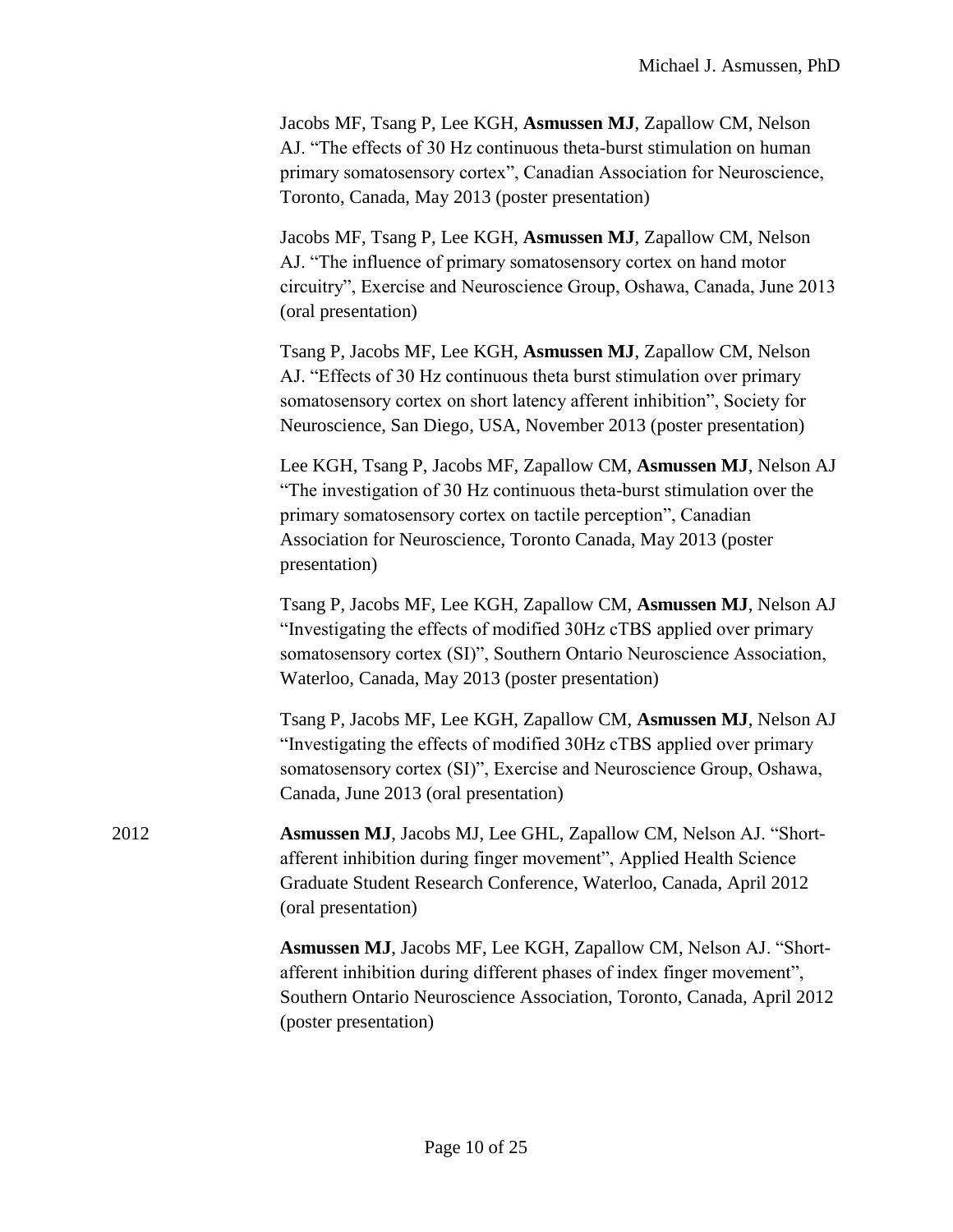**Asmussen MJ**, Jacobs MF, Lee KGH, Zapallow CM, Nelson AJ. "Shortafferent inhibition during different phases of finger flexion", Translational and Computational Motor Control Conference, New Orleans, USA, October 2012 (poster presentation)

**Asmussen MJ**, Jacobs MF, Lee KGH, Zapallow CM, Nelson AJ. "Shortafferent inhibition during movement preparation during an index finger flexion task", Society for Neuroscience, New Orleans, USA, October 2012 (poster presentation)

Jacobs MF, **Asmussen MJ**, Lee KGH, Zapallow CM, Nelson AJ. "Investigation of intensity-dependent changes in continuous thetaburst stimulation over left primary motor cortex in humans." Applied Health Sciences Graduate Student Research Conference, Waterloo, Canada, April 2012 (oral presentation)

Jacobs MF, **Asmussen MJ**, Lee KGH, Zapallow CM, Nelson AJ. "Influence of theta-burst stimulation intensity on the human primary motor cortex." Southern Ontario Neuroscience Association. Toronto, Canada, April 2012 (poster presentation)

Dounskaia N, **Asmussen MJ**, Przysucha EP. "Arm's inter-segmental dynamics organizes catching movement in children", Society for Neuroscience, New Orleans, USA, October 2012 (poster presentation)

Jacobs MF, **Asmussen MJ**, Lee KGH, Zapallow CM, Staines RW, Nelson AJ. "Investigation of intensity dependent changes following continuous theta-burst stimulation to the human primary motor cortex." Society for Neuroscience. New Orleans, USA, October 2012 (poster presentation)

Lee KGH, Jacobs MF, **Asmussen M**J, Zapallow CM, Nelson AJ. "Modulation of tactile perception by continuous theta-burst stimulation over primary somatosensory cortex." Applied Health Sciences Graduate Student Research Conference, Waterloo, Canada, April 2012 (oral presentation)

Lee KGH, Jacobs MF, **Asmussen MJ**, Zapallow CM, Tommerdahl M, Nelson AJ. "Theta-burst stimulation over primary somatosensory cortex modulates tactile perception." Southern Ontario Neuroscience Association, Toronto, Canada, April 2012 (poster presentation)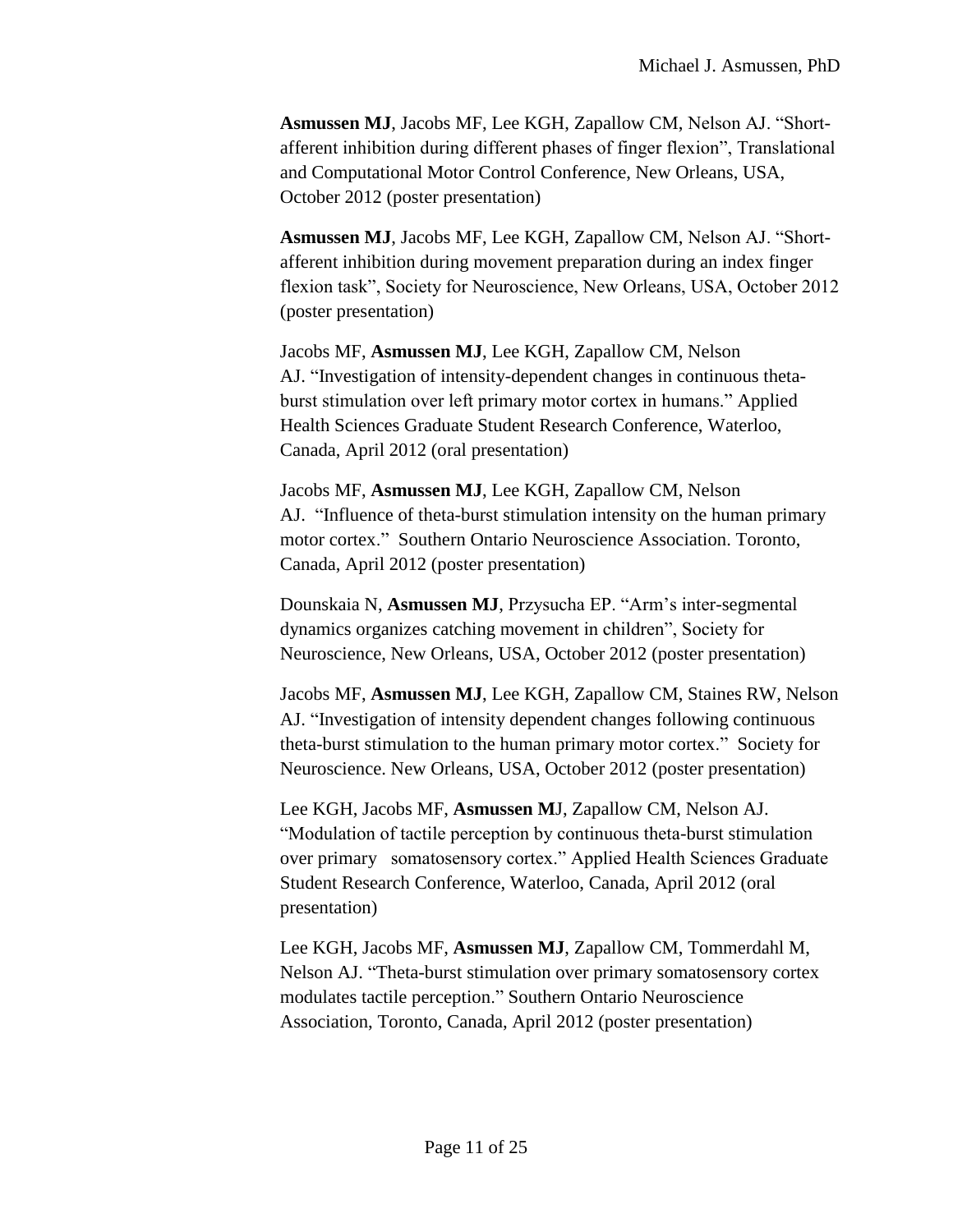|      | Lee KGH, Jacobs MF, Asmussen MJ, Zapallow CM, Tommerdahl M,<br>Nelson AJ. "The influence of continuous theta-burst stimulation over the<br>primary somatosensory cortex on temporal order judgment perception."<br>Society for Neuroscience, New Orleans, USA, October 2012 (poster<br>presentation)                               |
|------|------------------------------------------------------------------------------------------------------------------------------------------------------------------------------------------------------------------------------------------------------------------------------------------------------------------------------------|
|      | Zapallow CM, Bolton DA, Asmussen MJ, Jacobs MF, Lee KGH, Nelson<br>AJ. "Theta burst repetitive transcranial magnetic stimulation to<br>modify somatosensory evoked potentials and spinal reflexes in healthy<br>humans". Applied Health Sciences Graduate Research Conference,<br>Waterloo, Canada, April 2012 (oral presentation) |
|      | Zapallow CM, Bolton DA, Asmussen MJ, Jacobs MF, Lee KGH, Nelson<br>AJ. "Theta burst transcranial magnetic stimulation to modify<br>somatosensory evoked potentials and spinal reflexes in healthy<br>humans". Society for Neuroscience, New Orleans, USA, October 2012<br>(poster presentation)                                    |
| 2011 | Asmussen MJ, Przysucha EP. "Intra-limb Coordination in children with<br>and without Developmental Coordination Disorder", Canadian Society for<br>Psychomotor Behaviour and Sport Psychology, Winnipeg, Canada,<br>October 2011 (oral presentation)                                                                                |
|      | <b>Asmussen MJ</b> , Przysucha EP. "Biomechanical constraints on intra-limb<br>coordination in children with and without Developmental Coordination<br>Disorder", International Symposium for Adapted Physical Activity, Paris,<br>France, July 2011 (oral presentation)                                                           |
|      | <b>Asmussen MJ</b> , Przysucha EP. "Biomechanical constraints in children and<br>adults", Lakehead University Graduate Student Conference, Thunder Bay,<br>February 2011 (oral presentation)                                                                                                                                       |
| 2010 | <b>Asmussen MJ</b> , Przysucha EP. "Biomechanical constraints on<br>coordination in children with and without DCD", Bodies of Knowledge<br>Conference, University of Toronto, May 2010 (oral presentation)                                                                                                                         |
|      | <b>Asmussen MJ</b> , Przysucha EP. "The retention of running speed in children<br>as a result of running specific isometric training exercises", Lakehead<br>University Graduate Student Conference, Thunder Bay, February 2010<br>(oral presentation)                                                                             |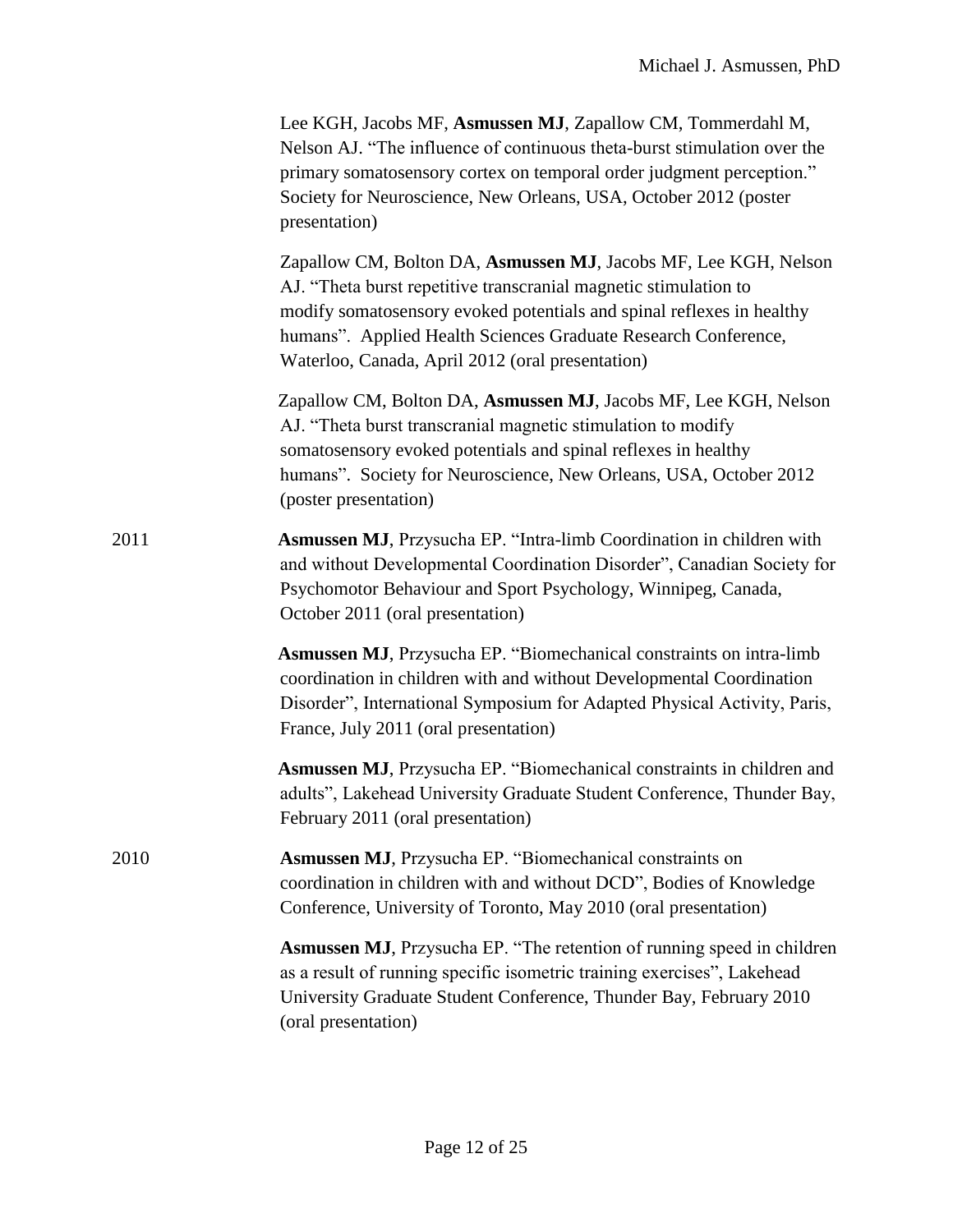2009 **Asmussen MJ**, Przysucha EP. "The effects of running specific isometric training exercises on running speed in children", National Undergraduate Research Conference in Kinesiology and Physical Activity, University of Toronto, March 2009 (oral presentation)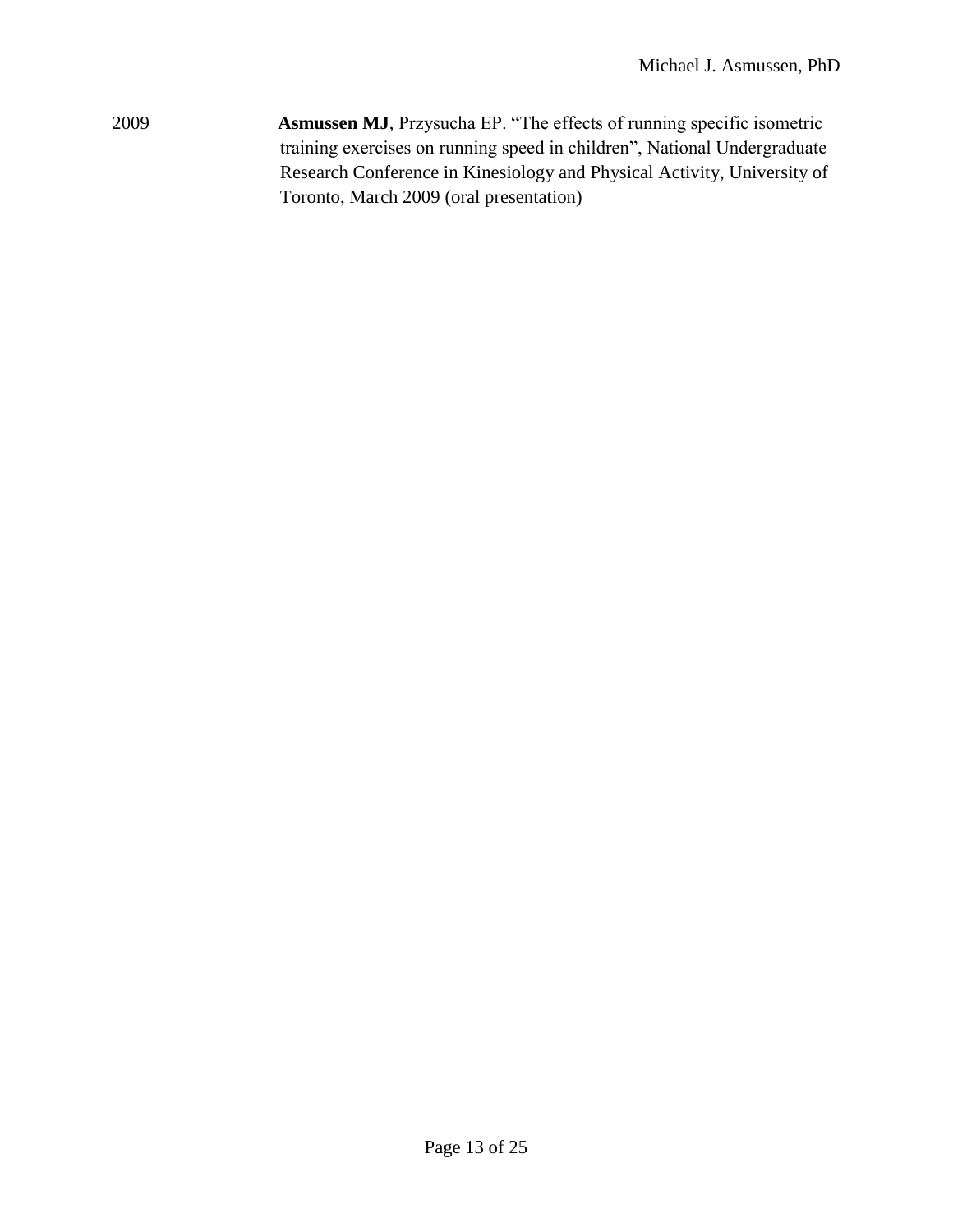## <span id="page-13-0"></span>**INDUSTRY REPORTS (8)**

**\*** Denotes that the authors contributed equally to the work

| 2017 | <b>Asmussen MJ, Manz S, Vienneau J, Cigoja S, Nigg SR, Nigg BM.</b><br>"Comparison of the Myotest, P3A, and Motion Analysis Systems for<br>Athlete Assessment." Industry report submitted to adidas.             |
|------|------------------------------------------------------------------------------------------------------------------------------------------------------------------------------------------------------------------|
| 2016 | <b>Asmussen MJ</b> , Lam CK, Nigg SR, Nigg BM. "Effects of high variability<br>surfaces on biomechanics, injury, and performance: A review of<br>literature." Industry report submitted to Mondo.                |
|      | Asmussen MJ, Merklein S, Von Tscharner V, Nigg SR, Nigg BM.<br>"Development of a virtual coaching system using inertial sensors."<br>Industry report submitted to adidas research group.                         |
|      | <b>Asmussen MJ</b> , Jones A, Nigg SR, Nigg BM. "A comparison between the<br>Orpyx activity tracker and commercial activity trackers." Industry report<br>submitted to Orpyx Medical Technologies.               |
|      | Fletcher JR*, Asmussen MJ*, Nigg SR, Nigg BM. "Biomechanical and<br>physiological evaluation of a new cycling shoe concept." Industry report<br>submitted to Giant Manufacturing Co. Ltd.                        |
|      | Von Tscharner V*, Asmussen MJ*, Lam CK, Nigg SR. "Initial<br>assessment to classify various movements from accelerometer and<br>gyroscope data worn on the wrist." Industry report for adidas Digital<br>Sports. |
|      | Merklein S, Asmussen MJ, Von Tscharner V, Nigg SR, Nigg BM.<br>"Virtual Coaching System: Proof of Concept." Industry report submitted<br>to adidas research group.                                               |
| 2015 | Manz S, Kaltenbach C, Smith A, Asmussen MJ, Nigg SR, Nigg BM. "A<br>validation on the efficacy of the adidas Smart Ball training app." Industry<br>report submitted to the adidas research group.                |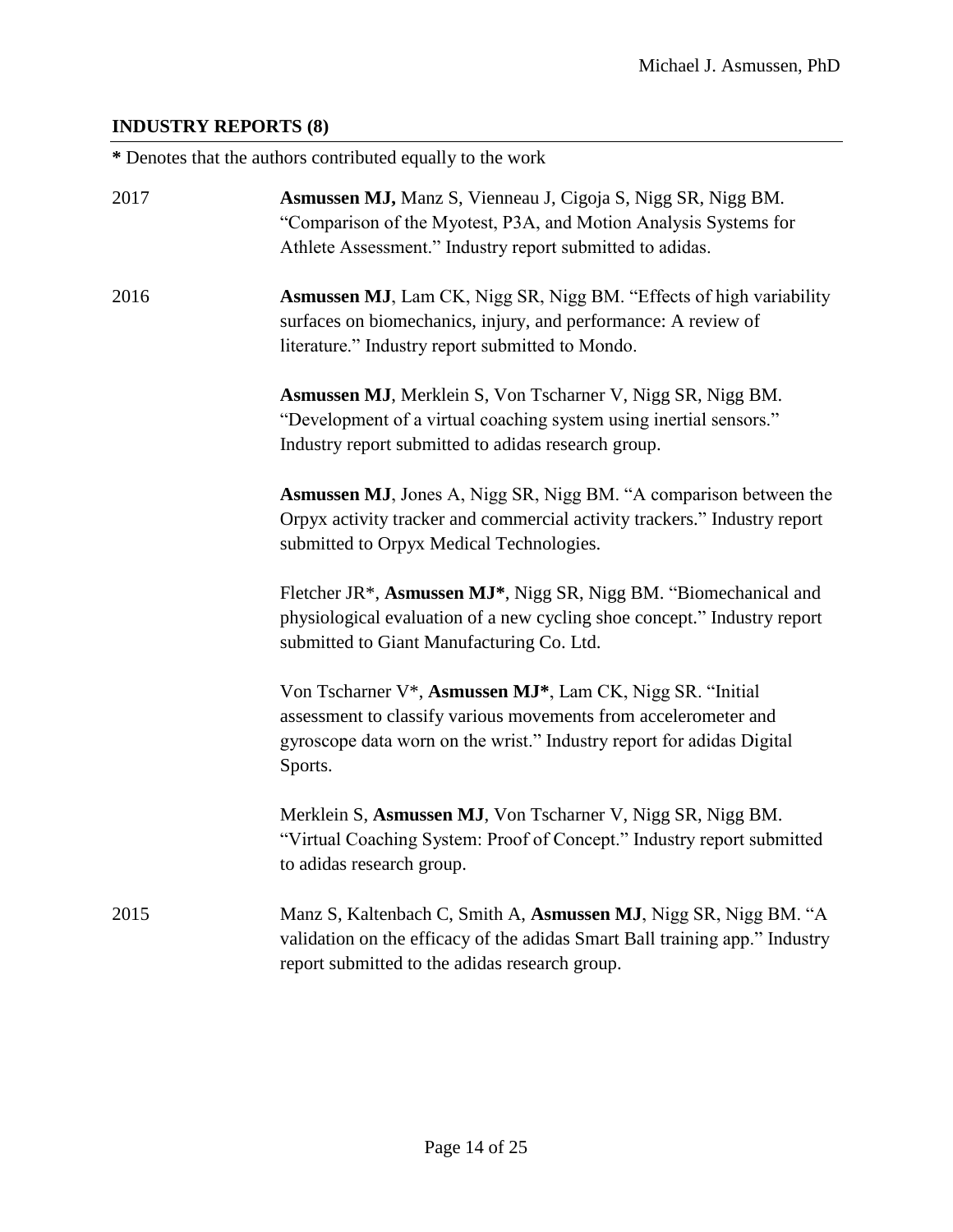# <span id="page-14-0"></span>**INVITED LECTURES (16)**

| 2018 | Faculty of Kinesiology's Postdoctoral Fellow Mock Interview. Selected<br>amongst a number of Faculty of Kinesiology Postdoctoral Fellows to<br>participate in a Mock Academic Interview. |
|------|------------------------------------------------------------------------------------------------------------------------------------------------------------------------------------------|
|      | "Barefoot versus Shod Running Debate" Faculty of Kinesiology<br>Postdoctoral Fellow Seminar.                                                                                             |
| 2017 | "Dystonia – When Sensory-Motor integration goes wrong" Guest Lecture<br>for KNES 351: Cognition and Learning in Human Movement, University<br>of Calgary, Calgary, Canada                |
|      | "The Effects of Disrupted Sensory Processing on Motor Function" Guest<br>Lecture for KNES 351: Cognition and Learning in Human Movement,<br>University of Calgary, Calgary, Canada       |
| 2016 | "Motor Unit Action Potential Clustering: A Neural Strategy during<br>Fatigue?", Human Performance Lab Musculoskeletal Seminar, University<br>of Calgary, Canada                          |
|      | "Broken Telephone: The role of sensory input on motor output",<br>Kinesiology Postdoctoral Fellow Seminar, University of Calgary, Calgary,<br>Canada                                     |
| 2015 | "The Role of Inhibition in Finger and Upper Arm Movements", Human<br>Performance Lab Musculoskeletal Seminar, University of Calgary,<br>Calgary, Canada                                  |
|      | "A Primer on Transcranial Magnetic Stimulation", Guest Lecture for<br>Biomechanics Graduate course KIN 708, McMaster University, Hamilton,<br>Canada                                     |
|      | "Transcranial Magnetic Stimulation Techniques for Clinical<br>Neurophysiology", Guest Lecture for KIN 4CN3: Clinical<br>Neurophysiology, McMaster University, Hamilton, Canada           |
| 2012 | "Short-afferent inhibition during movement- current research and future<br>directions", Kinesiology Departmental Seminar, McMaster University,<br>Hamilton, Canada                       |
|      | "Short-afferent inhibition during index finger movement and pre-<br>movement", Toronto Western Research Institute, Toronto, Canada                                                       |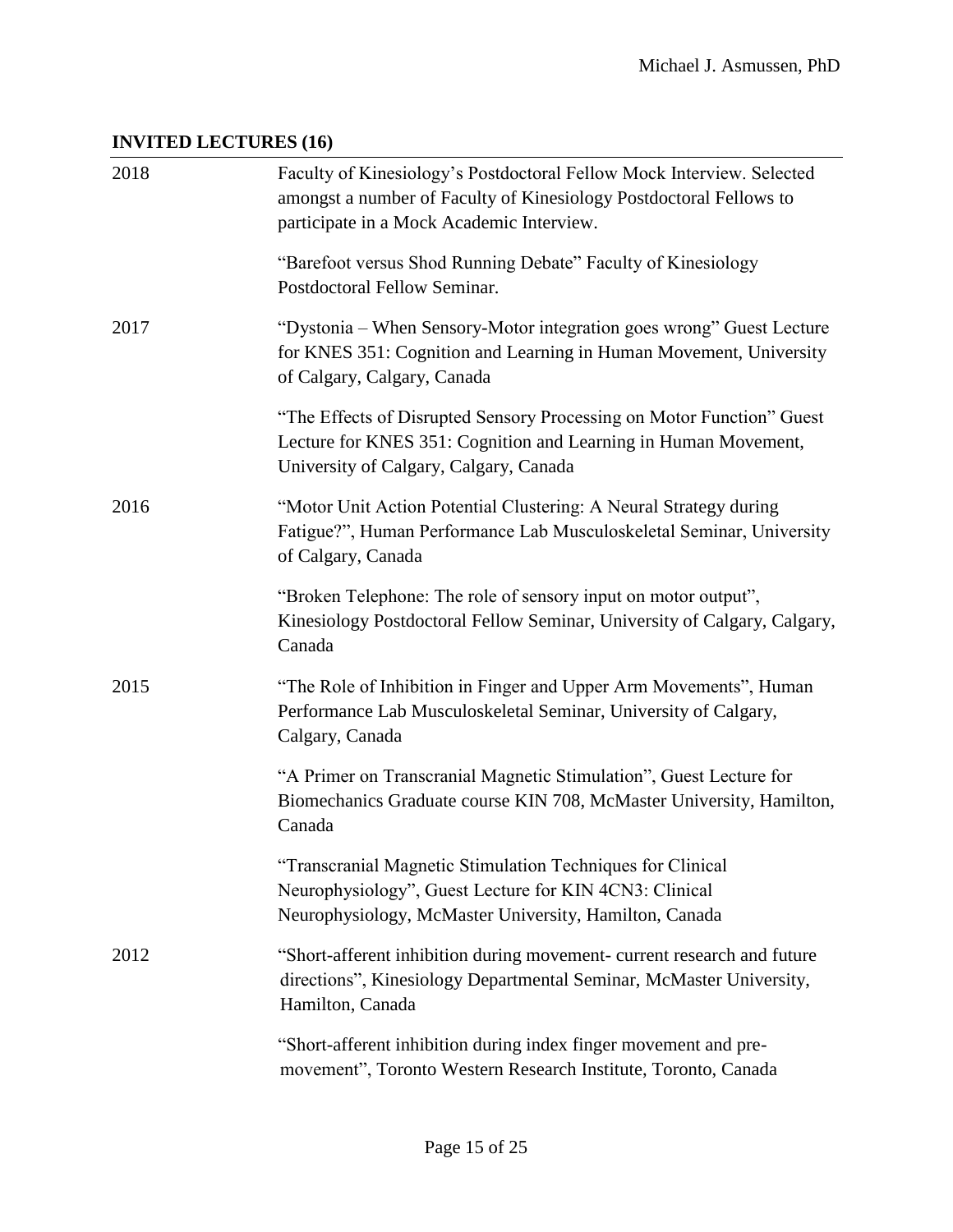| 2011 | "Coordination and Torque modulation in children and adults", Guest<br>Lecture, KINE-4035: Advanced Motor Control, Lakehead University,<br>Thunder Bay, Canada |
|------|---------------------------------------------------------------------------------------------------------------------------------------------------------------|
| 2010 | "Research Processes and Design in Motor Control", Guest Lecture, KINE-<br>3230: Research Processes, Lakehead University, Thunder Bay, Canada,                 |
|      | "Application of Theories in Motor Learning", Guest Lecture, KINE-2035:<br>Motor Control and Learning, Lakehead University, Thunder Bay, Canada,               |
| 2009 | "Sprint Technique", Guest Lecture, KINE-3710: Skill Acquisition,<br>Lakehead University, Thunder Bay, Canada                                                  |
| 2008 | "Sprint Technique", Guest Lecture, KINE-3710: Skill Acquisition,<br>Lakehead University, Thunder Bay, Canada                                                  |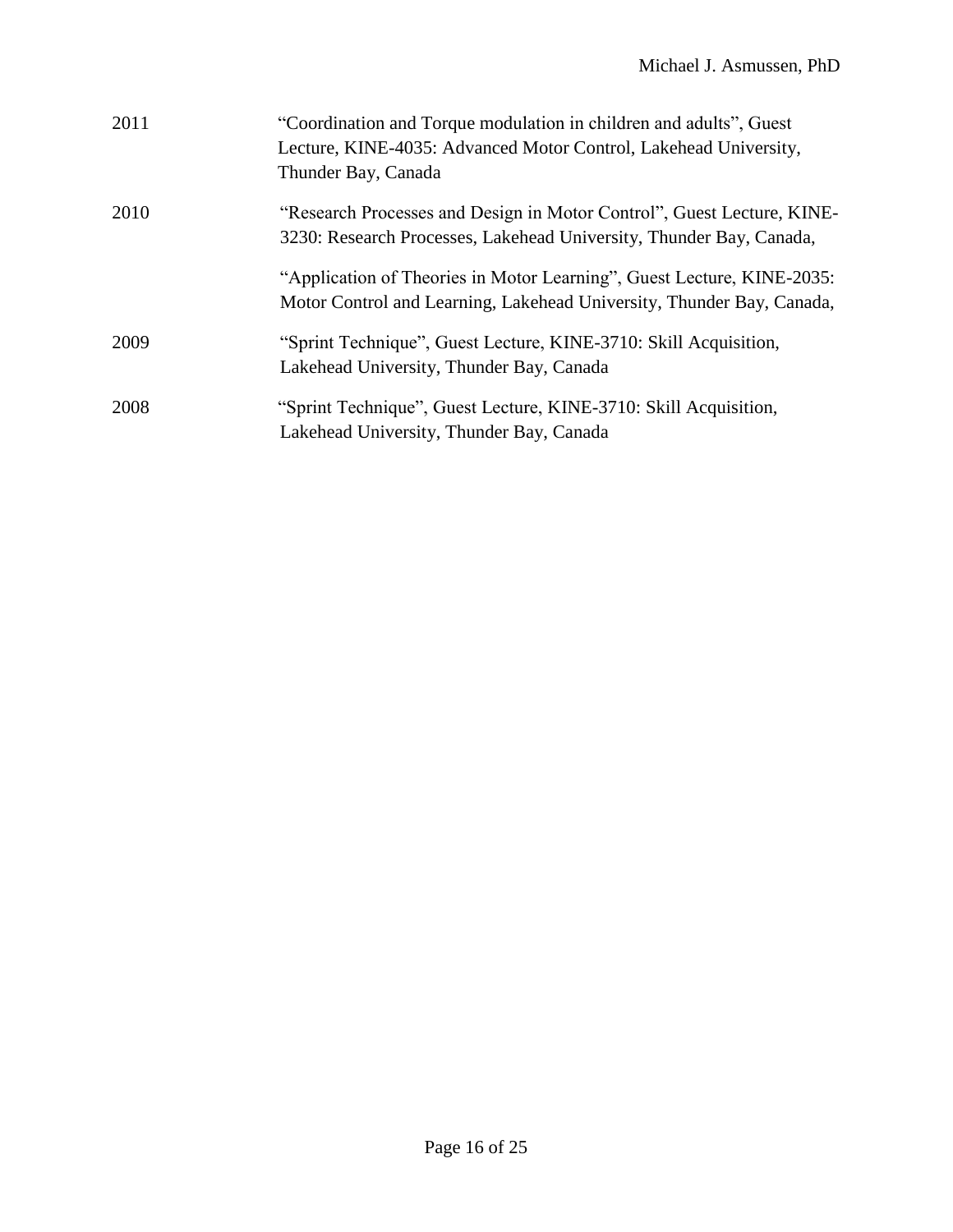## <span id="page-16-0"></span>**PRESENTATIONS TO INDUSTRY PARTNERS (9)**

| 2018 | "Biomechanics of an Olympic Athlete Cycling in an Aero versus Road<br>Cycling Position", Presentation to Cycling Canada and CSI-Ontario,<br>Calgary, Canada                                          |
|------|------------------------------------------------------------------------------------------------------------------------------------------------------------------------------------------------------|
| 2017 | "Validation of Myotest and P3A against gold standard measurements",<br>Presentation to adidas research group, Calgary, Canada                                                                        |
| 2016 | "Preliminary findings of 3D knee moment differences in Giant MES<br>cycling shoe technology", Presentation to Founder of i-Generator,<br>Calgary, Canada                                             |
|      | "Proof of concept of a virtual coaching system for a basketball free throw<br>and applications to a soccer kick and sprint start", Presentation to adidas<br>research group, Calgary, Canada         |
|      | "Using inertial magnetic measurement units to quantify foot motion in<br>high heel shoes", Presentation to research associate of UNISA shoes &<br>accessories, Calgary, Canada                       |
|      | "Disease progression and pressure insole variables", Presentation to<br>owners of Xsensor, Calgary, Canada                                                                                           |
|      | "Calibration of an instrumented pressure insole", Presentation to VP<br>Engineering and staff of Orpyx Medical Technologies, Calgary, Canada                                                         |
| 2015 | "The Development of a Virtual Coaching System", Presentation to adidas<br>research group, Calgary, Canada                                                                                            |
|      | "The Design and Logistics of a Randomized Control Trial using the<br>SurroGait Rx", Presentation to CEO, President, and Vice-President<br>Engineering of Orpyx Medical Technologies, Calgary, Canada |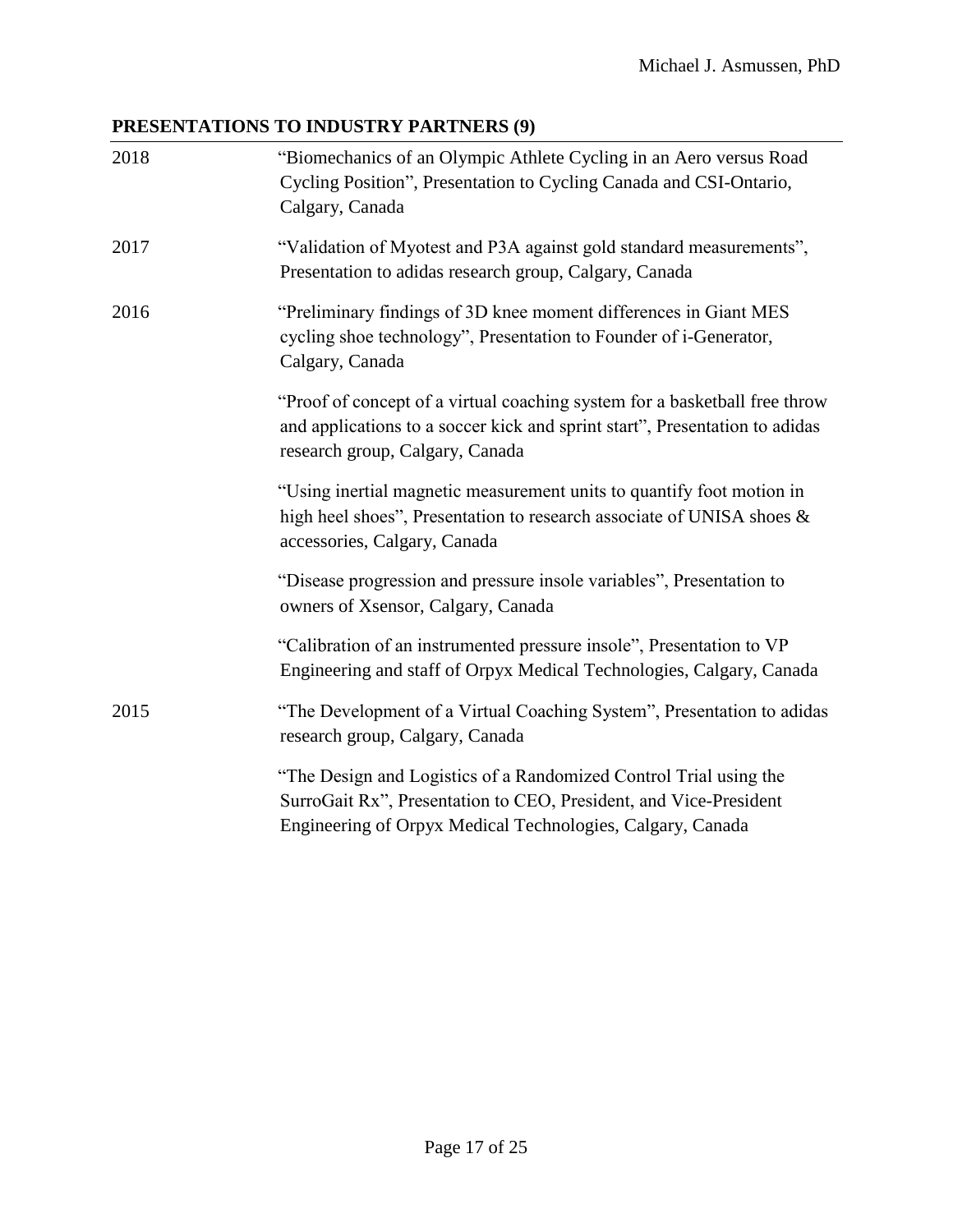## <span id="page-17-0"></span>**OTHER RESEARCH EXPERIENCE**

| 2011-2012 | Research Assistant, Dr. Aimee Nelson, University of Waterloo                                                                                                                   |
|-----------|--------------------------------------------------------------------------------------------------------------------------------------------------------------------------------|
|           | Independent work on movement-related effects on sensorimotor<br>integration                                                                                                    |
| 2011      | Research Assistant, Dr. William Montelpare and Dr. Susan Forbes,<br>Lakehead University                                                                                        |
|           | Developed an online teaching module for minor hockey coaches in<br>relation to traumatic brain injuries in sport                                                               |
| 2010      | Research Assistant, Dr. William Montelpare and Dr. Susan Forbes,<br>Lakehead University                                                                                        |
|           | Provided data analysis for a study on concussions in hockey in<br>addition to gathering literature for upcoming research on the<br>prevalence of neurotrauma injuries in sport |
| 2009      | Research Assistant, Dr. Eryk Przysucha, Lakehead University                                                                                                                    |
|           | Collected literature for upcoming research on the effects of a<br>neurotrauma on muscular synergies during balance control                                                     |
| 2008      | Research Assistant, Dr. Eryk Przysucha, Lakehead University                                                                                                                    |
|           | Assisted with data and statistical analyses for projects related to inter-<br>$\bullet$<br>limb coordination and control in children with and without DCD                      |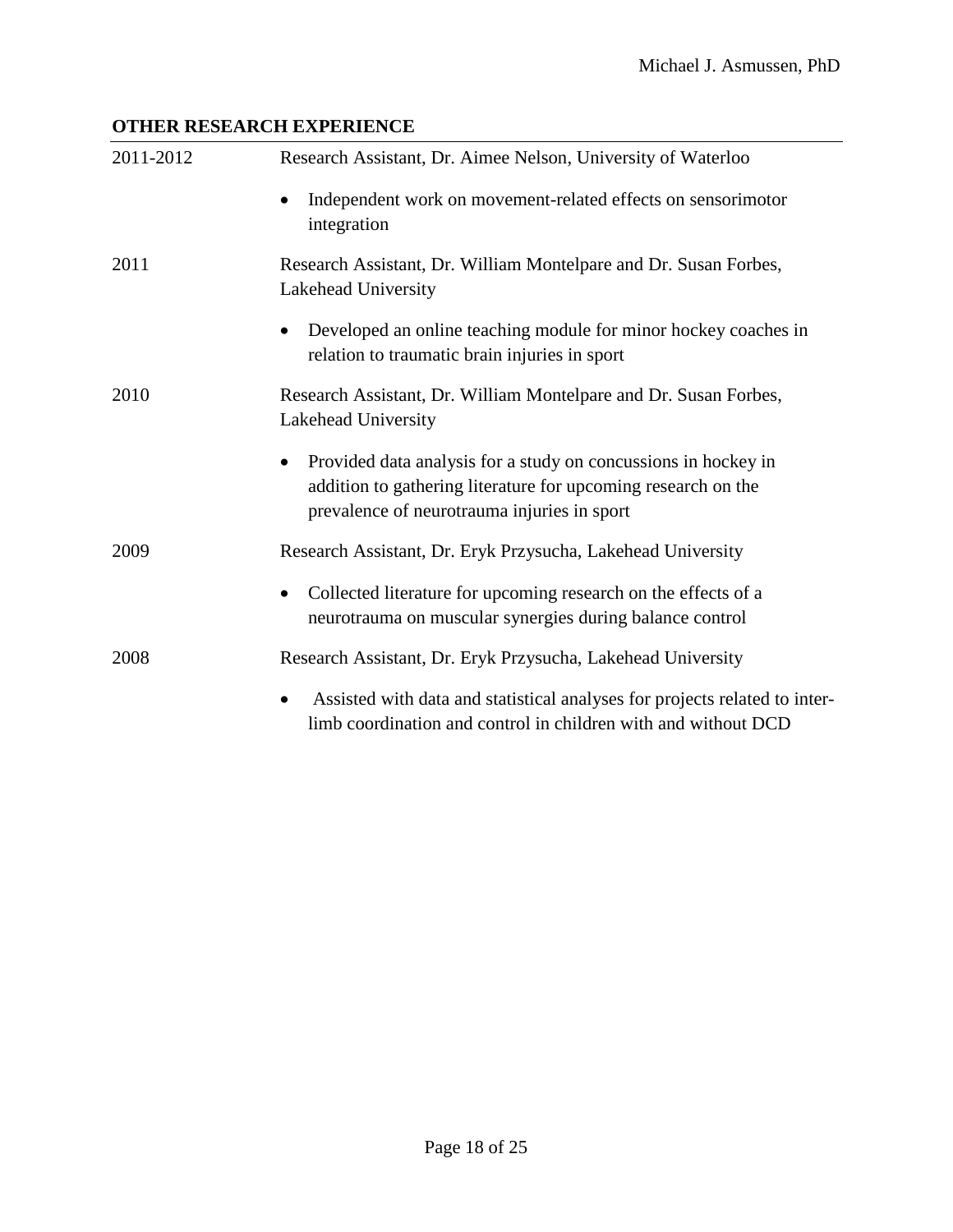## <span id="page-18-0"></span>**SUPERVISION (3 Master's, 3 undergraduate)**

| 2018      | Erica Casto, PhD ISB Visiting Internship, University of Massachusetts<br>Amherst                                                                                                                                     |
|-----------|----------------------------------------------------------------------------------------------------------------------------------------------------------------------------------------------------------------------|
| 2016-2017 | Marita Mauracher, Master's Internship Project, "Reliability and Validation<br>of the Rapid Objective Quantification of the Tibialis Anterior Test", ETH<br>Zurich, Zurich, Switzerland                               |
|           | Nicholas Kosa (co-supervision with Dr. Jared Fletcher), Honours Thesis,<br>"The effects of cycling shoe stiffness on ankle moments", University of<br>Calgary, Calgary, Canada                                       |
| 2015-2016 | Sascha Merklein, Master's Thesis, "Toward Virtual Coaching -<br>Development of a Feedback System, University of Erlangen-Nuremberg,<br>Erlangen, Germany, Defended March 2016                                        |
|           | Christina Kaltenbach, Master's Thesis, "An electromyography and<br>kinetics comparison of treadmill and over ground running", Albert<br>Ludwigs University of Freiburg, Freiburg, Germany, Defended November<br>2016 |
|           | Alexis Jones, Honours thesis, "Evaluation of Activity Tracking<br>Mechanisms", University of Calgary, Calgary, Canada, Defended April<br>2016                                                                        |
| 2012-2013 | Eric Jeong, Honours Thesis, "Task-dependency of short-latency afferent<br>inhibition", McMaster University, Hamilton, Canada.                                                                                        |
|           | *Eric Jeong won best presentation at the National Undergraduate<br>Research Conference for his Honours thesis research                                                                                               |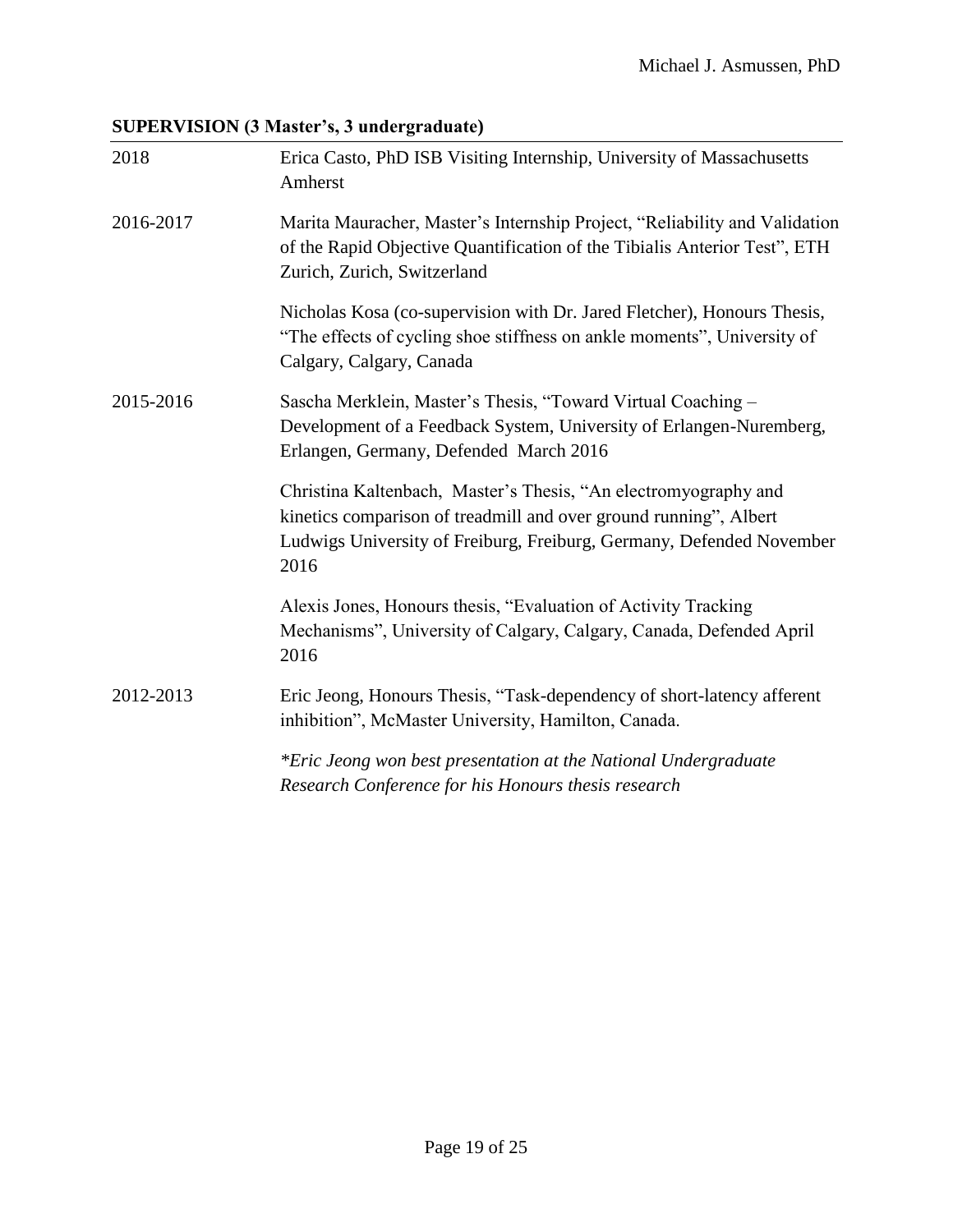#### <span id="page-19-0"></span>**TEACHING EXPERIENCE/SCHOLARSHIP**

| 2014-2015 | University Teaching Program, McMaster University (completed)                                                                                                                                                                                                          |
|-----------|-----------------------------------------------------------------------------------------------------------------------------------------------------------------------------------------------------------------------------------------------------------------------|
|           | A comprehensive independent two-year program that exposes PhD<br>students and junior faculty members to all levels of teaching<br>scholarship with an emphasis on training to become an university<br>instructor                                                      |
|           | Head Teaching Assistant, McMaster University                                                                                                                                                                                                                          |
|           | Organized and trained eight other teaching assistants for the Neural<br>Control of Movement course (KIN 3E03). I was also responsible for<br>organizing deferred exams, proctoring exams, and assignment and<br>exam marking                                          |
|           | Teaching Assistant, McMaster University                                                                                                                                                                                                                               |
|           | Teaching assistant for two biomechanics undergraduate courses –<br>Biomechanics I (KIN 2A03) and Biomechanics II (KIN 3AA3). My<br>responsibilities included designing and implementing lab activities,<br>instructing students in tutorials, and grading assignments |
|           | Completion of Education 750 Principles and Practices of University<br>Teaching, McMaster University                                                                                                                                                                   |
|           | A course based on theories, methods, and issues related to higher<br>education teaching that prepares PhD students for teaching at the<br>university level                                                                                                            |
| 2013-2014 | Graduate Teaching Assistant, McMaster University                                                                                                                                                                                                                      |
|           | Graded and provided feedback on group presentation and paper for<br>Physical Activity for Challenged Populations (KIN 3B03) and helped<br>organize the practical component of the Sport Injuries course (KIN<br>3K03)                                                 |
| 2012-2013 | Graduate Teaching Assistant, McMaster University                                                                                                                                                                                                                      |
|           | Developed undergraduate lab activities for courses in Motor Control<br>and Behaviour and assisted with marking and helped organize the<br>practical component of the Sport Injuries (KIN 3K03) and Functional<br>Anatomy course (KIN 4J03)                            |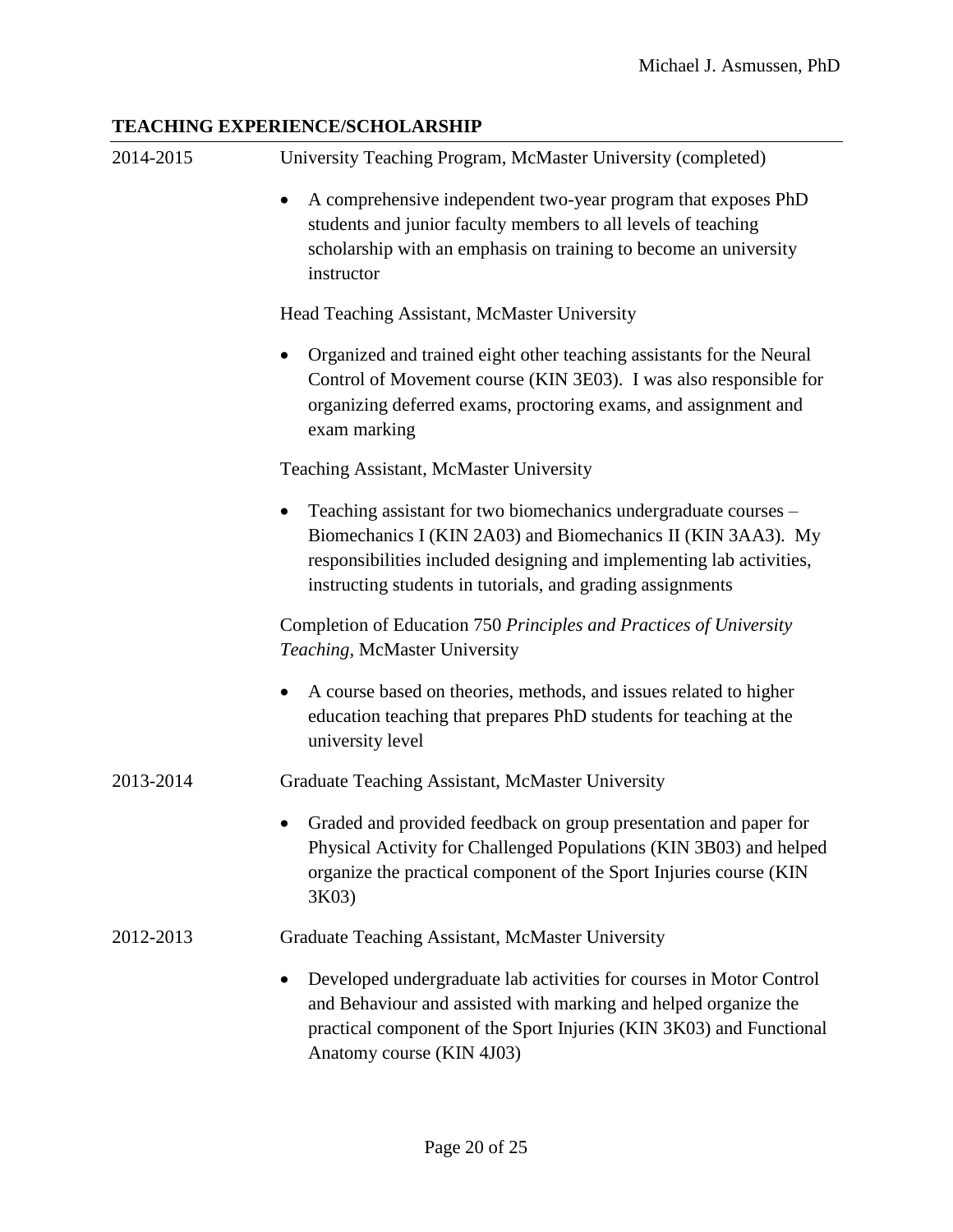| 2011-2012 | Graduate Teaching Assistant, University of Waterloo                                                                                                                                                                                                                              |
|-----------|----------------------------------------------------------------------------------------------------------------------------------------------------------------------------------------------------------------------------------------------------------------------------------|
|           | Responsible for marking year end Co-op reports for undergraduate<br>$\bullet$<br>students in the Kinesiology Department                                                                                                                                                          |
| 2010-2011 | Graduate Teaching Assistant, Lakehead University                                                                                                                                                                                                                                 |
|           | Duties include facilitating tutorials and marking papers/exams for<br>$\bullet$<br>graduate level statistics (KINE 5011), advanced motor control, adapted<br>physical activity (KINE 3070), motor control and learning (KINE<br>2035), and skill acquisition (KINE 3710) classes |
| 2009-2010 | Graduate Teaching Assistant, Lakehead University                                                                                                                                                                                                                                 |
|           | Duties included facilitating tutorials and marking papers and/exams for<br>$\bullet$<br>adapted physical activity (KINE 3070), introductory statistics (KINE<br>3030), motor control and learning (KINE 2035), and skill acquisition<br>(KINE 3710) classes                      |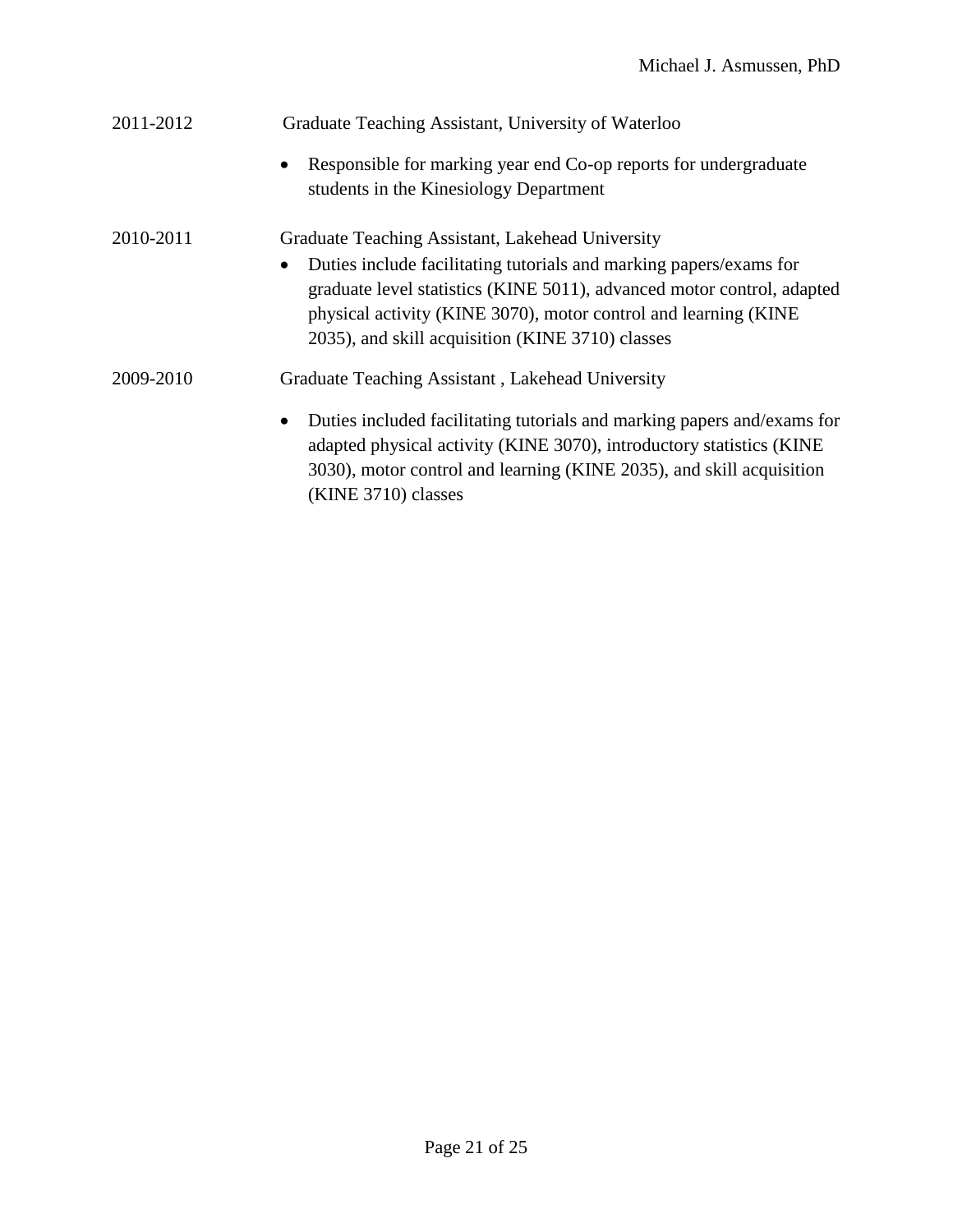## <span id="page-21-0"></span>**PROFESSIONAL SERVICE (23)**

| 2017 | Faculty Representative, Presentation on Electromyography and its<br>applications to Shad Valley students, University of Calgary, Calgary,<br>Canada                    |
|------|------------------------------------------------------------------------------------------------------------------------------------------------------------------------|
|      | Faculty Representative, Presentation on Inertial Magnetic Measurement<br>Units to Connect Charter Schools, University of Calgary, Calgary, Canada                      |
| 2016 | Poster Judge, Postdoctoral Fellow Association Research Day, University<br>of Alberta, Edmonton, Canada                                                                 |
|      | Faculty Representative, Presentation on a novel virtual coaching system<br>for basketball, Human Performance Lab Open House, University of<br>Calgary, Calgary, Canada |
|      | Faculty Representative, Motion capture presentation to Biomedical<br>Engineering students, University of Calgary, Calgary, Canada                                      |
|      | Faculty Representative, Presentation on Electromyography and its<br>applications to Shad Valley students, University of Calgary, Calgary,<br>Canada                    |
|      | Co-organizer, 3-minutes 3-slides postdoc seminar, University of Calgary,<br>Calgary, Canada                                                                            |
|      | Faculty Representative, Motion capture presentation to children of Mini<br>University, University of Calgary, Calgary, Canada                                          |
|      | Faculty Representative, Motion capture presentation to HYRS summer<br>students, University of Calgary, Calgary, Canada                                                 |
| 2015 | Faculty Representative, Motion capture presentation to children of Mini<br>University, University of Calgary, Calgary, Canada                                          |
|      | Faculty Representative, Presentation on electromyography to MITACS<br>summer students, University of Calgary, Calgary, Canada                                          |
|      | Faculty Representative, Presentation on motion capture to Shad Valley<br>students, University of Calgary, Calgary, Canada                                              |
|      | Session Chair, Kinesiology Graduate Student Conference, McMaster<br>University, Hamilton, Canada                                                                       |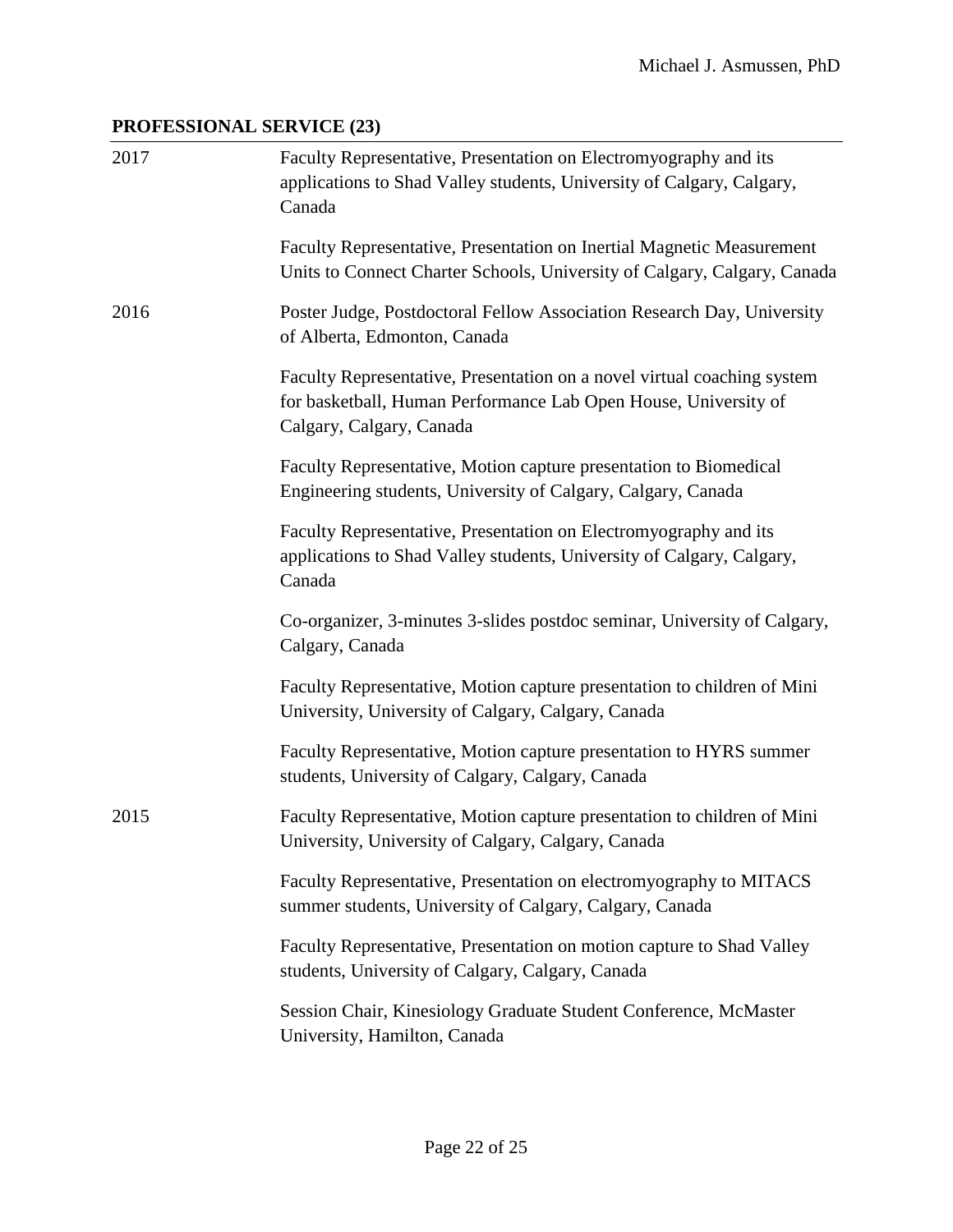|      | President, "Stay Sharp Initiative", McMaster University and City of<br>Hamilton, Hamilton, Canada                                                          |
|------|------------------------------------------------------------------------------------------------------------------------------------------------------------|
|      | Volunteer, Demonstration of Experimental Techniques in Motor<br>Behaviour and Control at McMaster University, Hamilton, Canada                             |
|      | Guest Speaker and Departmental Representative, Graduate School<br>Information Session for Undergraduate Students, McMaster University,<br>Hamilton, Canada |
| 2014 | Co-Organizer and Vice Chair, "Stay Sharp Initiative", McMaster<br>University and City of Hamilton, Hamilton, Canada                                        |
|      | Kinesiology Graduate Body, Motor Behaviour Representative, McMaster<br>University, Hamilton, Canada                                                        |
|      | Canadian Union of Public Employees LOCAL 3906, Departmental<br>Steward, McMaster University, Hamilton, Canada                                              |
| 2013 | Departmental Representative and Research Demonstrator, "May at Mac"<br>High School Open House, McMaster University, Hamilton, Canada                       |
|      | Laboratory manager for Dr. Aimee Nelson, McMaster University,<br>Hamilton, Canada                                                                          |
|      | Organizer and leader, Motor Control and Behaviour Journal Club,<br>McMaster University, Hamilton, Canada                                                   |
| 2012 | Set-up and organizer of University of Waterloo Annual Brain Bee,<br>Waterloo, Canada                                                                       |
| 2011 | Departmental Representative and Presenter, Lakehead University<br>Prospective Student Days, Thunder Bay, Canada                                            |
|      | Departmental Representative and Presenter, Lakehead University Open<br>House for students from Pic Mobert First Nation, Thunder Bay, Canada                |
| 2010 | Graduate Student Representative, Kinesiology Faculty Committee,<br>Lakehead University, Thunder Bay, Canada                                                |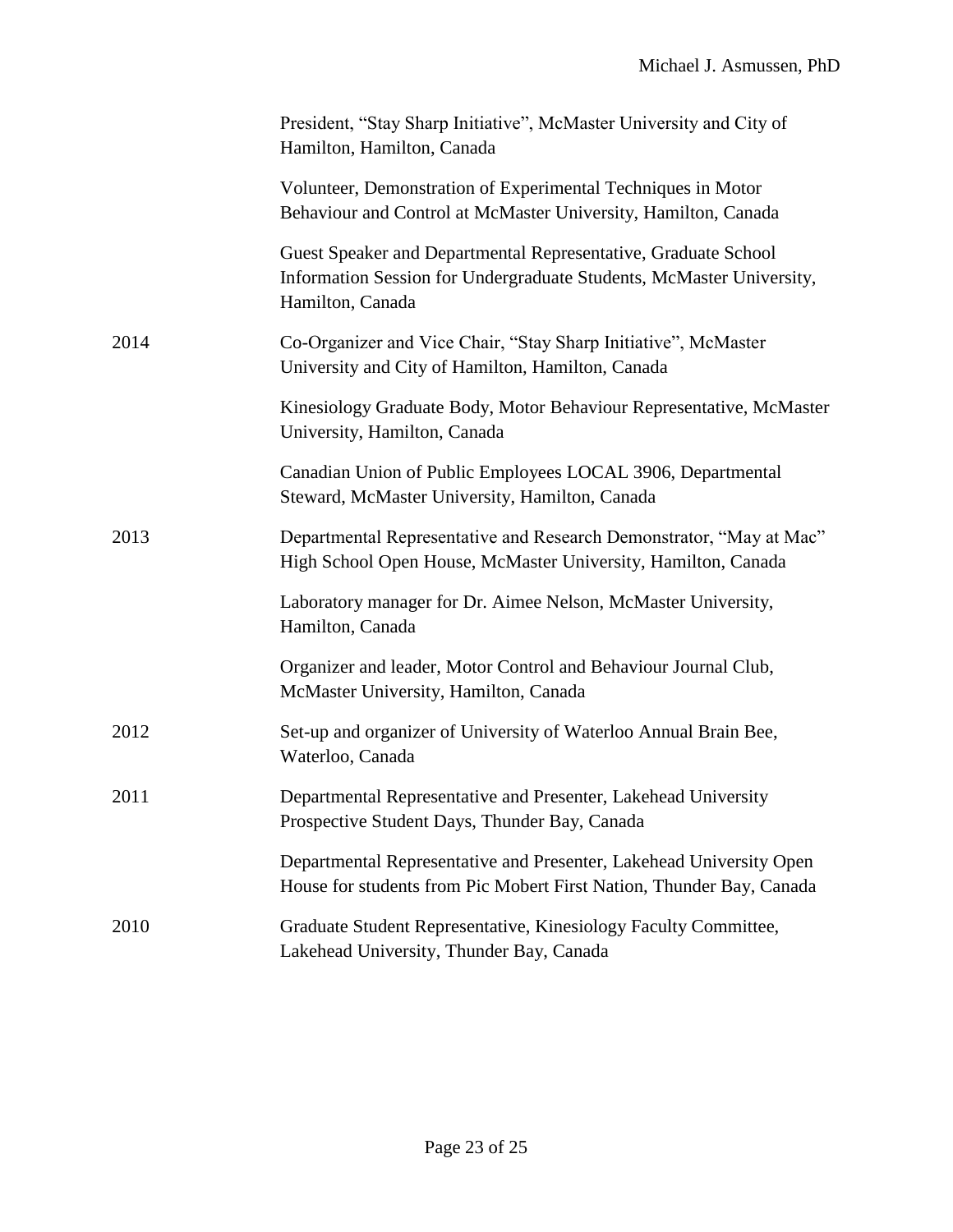#### <span id="page-23-0"></span>**GRANTS**

2016 NSERC Discovery Grant awarded to Dr. Benno Nigg, Co-applicant, lead writing of grant, Duration: 5 years, Value: \$140 000 Hotchkiss Brain Institute/Department of Clinical Neurosciences Pilot Research Fund Program, Awarded to Dr. Scott Jarvis, Co-applicant, assisted with writing of grant, Duration: 1 year, Value: \$20 000

### <span id="page-23-1"></span>**MANUSCRIPT REVIEWER**

*Gait & Posture* (2)

*Footwear Science* (2)

#### <span id="page-23-2"></span>**MEDIA**

| 2017 | "Understanding your ankles – Building support for an injury-prone joint".<br>Apple Magazine, Summer 2017, Issue 26. http://www.applemag-<br>digital.com/applemag/summer_2017?pg=32#pg32                  |
|------|----------------------------------------------------------------------------------------------------------------------------------------------------------------------------------------------------------|
| 2016 | Biomechanical testing of Raven Hockey Sticks. Research conducted at<br>the University of Calgary featured on the Discovery Channel's Daily<br>Planet                                                     |
|      | Evaluation of Giant Motion Efficiency System. Advertising video for<br>Giant Cycling's new cycling shoe technology                                                                                       |
|      | Development of a new system to provide feedback to athletes during<br>training: A free throw example. Research highlighted on CTV Calgary<br>evening news. http://calgary.ctvnews.ca/video?clipId=858085 |
|      | Interview with Dr. Benno Nigg. Documentary by CBC Montreal on<br>Canadian athlete readiness for the Rio Olympics.                                                                                        |
| 2015 | Training with the adidas micoach Smartball app. Advertising video for the<br>Digital Sports group of adidas (Portland, Oregon)                                                                           |